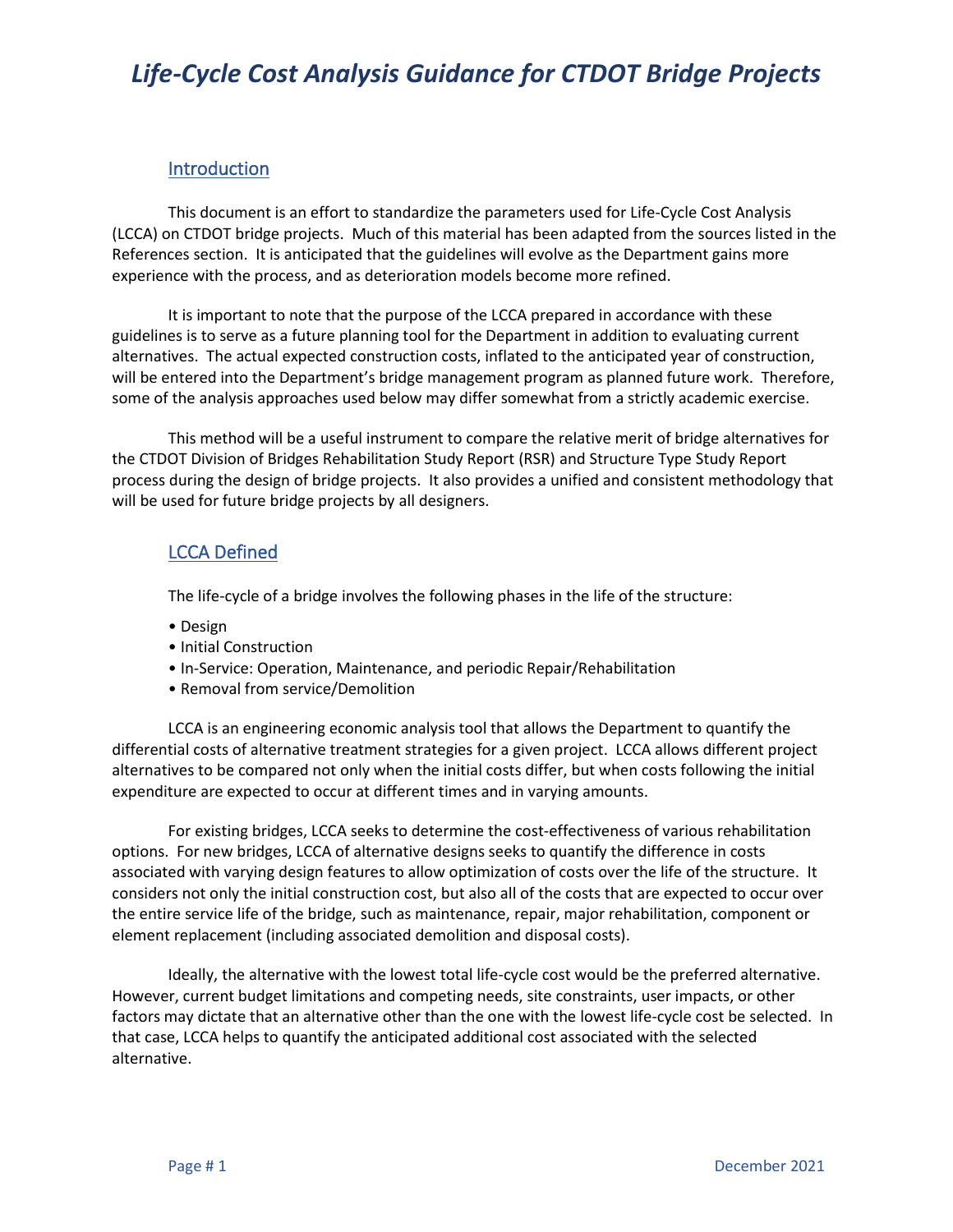LCCA differs from Benefit/Cost Analysis (BCA) in that it only considers agency costs, not intangible benefits, or any costs not borne by the structure's owner. LCCA can only be used to evaluate alternatives which provide equivalent levels of service. If the alternatives provide different levels of service, BCA should be used.

#### Agency Costs

Agency costs include all the costs borne by the owner and maintainer of the bridge, such as design, initial construction, inspection, maintenance, repair, rehabilitation, and replacement.

#### User Costs

User costs are borne by the users of the bridge, typically the travelling public. They are primarily associated with functional limitations of the existing structure and reduced traffic capacity in work zones. They involve costs to the users because of delays, detours, vehicle operating costs, wear-andtear, accidents, safety, environmental impact, level of service, and other quality of life issues. Estimating these costs are difficult and involve considerable subjectivity. Therefore, there is currently no universally accepted method to calculate user costs; the use of different approaches can result in wildly different "optimum" solutions. Under certain circumstances, some alternatives may warrant methods to consider user costs, such as those used for accelerated bridge construction techniques. These tools incorporate some quantified user costs as part of an LCCA evaluation.

### **Steps in LCCA**

The LCCA process begins with the development of alternatives to accomplish the structural and performance objectives, or "purpose and need statement", for a project. In addition to the initial costs, the design alternatives selected will commit the agency to future expenditures for maintenance and rehabilitation actions over the life-cycle of the bridge. Furthermore, the selected alternative will accrue costs to facility users through project activities that directly impact the traveling public.

Economic methods are used to convert anticipated future costs to present dollar values so that lifetime total costs of various alternatives can be directly compared.

The five basic steps in the LCCA process are described in the following sections (adapted from FHWA 2002b).

### *Step 1. Establish Design Alternatives*

The first step involves establishing the elements of initial design and identifying the associated activities that will be required throughout the structure's service life for maintenance, rehabilitation, or element replacement for each alternative proposed.

At least two alternatives which meet the project's stated purpose and need are necessary for a valid comparison. Ideally, at least one alternative will include full replacement of the bridge. If the project goals can only be met by a full bridge replacement, the design alternatives should include at least two different structure types (for example, a steel structure, and a concrete structure). No alternative should provide for a service life of less than 20 years before another major rehabilitation project will be needed. Whenever possible, all design alternatives should aim to correct all of the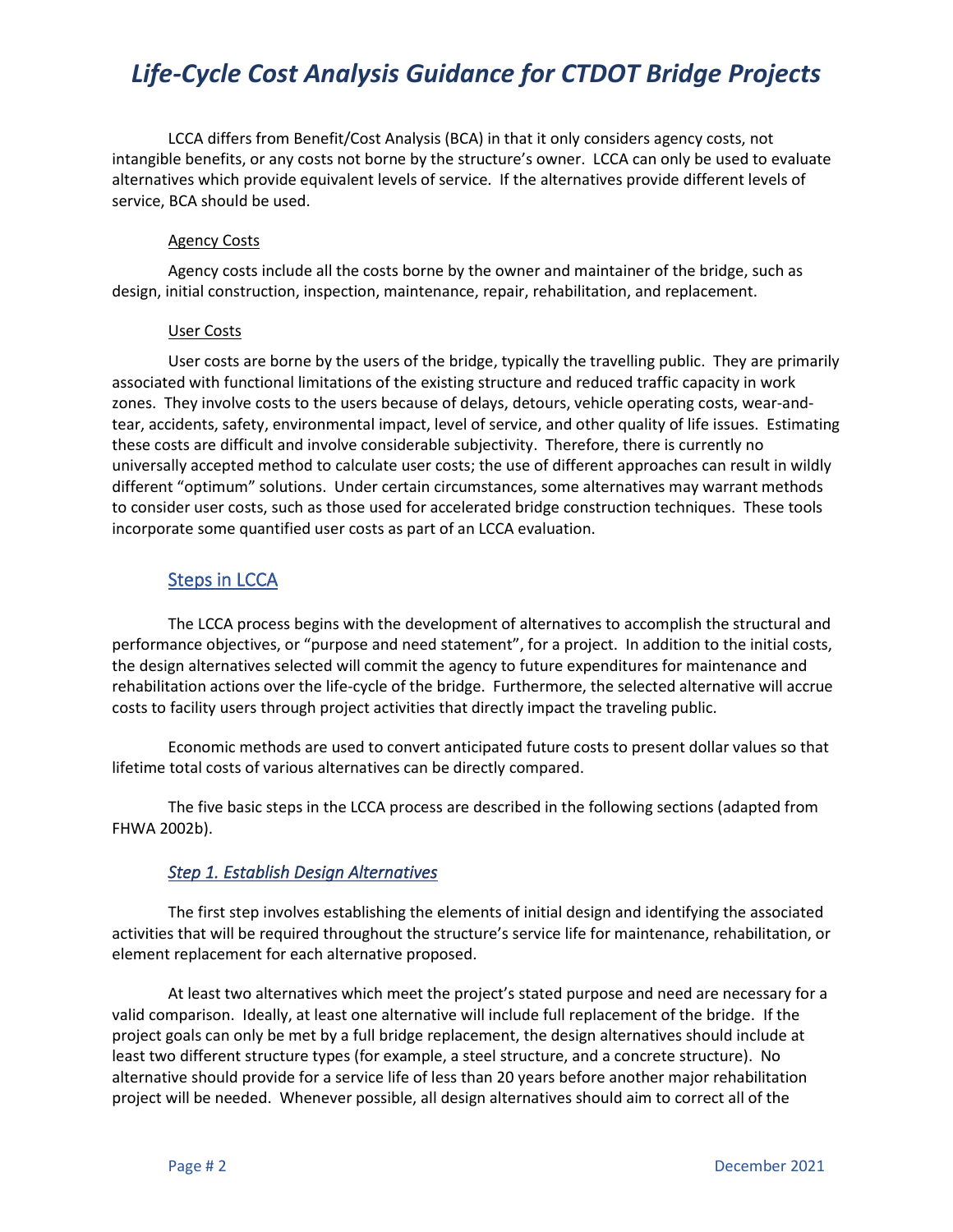structure's know deficiencies. An evaluation should also be made as to the level of effort that would be required so that when the project is completed, all bridge components have a rating of 7 (Good) or above.

### *Step 2. Determine Activity Timing*

Each alternative will have initial costs and future follow-on treatments which will be necessary. The follow-on actions will vary depending upon the initial treatment chosen. For example, a deck replacement will require a future replacement of the waterproofing membrane and overlay. Likewise, choosing a deck repair as the initial treatment will necessitate a future deck replacement at some point.

The timing of future maintenance and rehabilitation activities throughout the period of comparison must be determined as part of the process. Estimating when and how often maintenance and rehabilitation activities must be performed is essential in making realistic comparisons.

#### *Step 3. Estimate Costs*

This step involves estimating the initial construction cost associated with each design alternative and the costs associated with the various future maintenance, rehabilitation, and replacement activities which are anticipated for each alternative. For planning purposes, the costs of each activity should be estimated in the anticipated year of construction. The anticipated activities for all bridges will be compiled to form the foundation of Department's future bridge work program.

Currently, the estimated cost only includes agency costs, but it is anticipated that user costs will be considered in the future.

#### *Step 4. Compute Life-Cycle Costs*

This step involves computing the present value of all costs identified for each given alternative.

#### *Step 5. Compile and Analyze Results*

The final step involves comparing the initial and life-cycle costs associated with the various alternatives and identifying the alternative which meets the project's purpose and needs at the lowest total cost over the analysis period. Alternatives must provide equivalent levels of service to be compared using LCCA.

#### Activity timing, Service Life, and Life-Cycle

#### *Deterioration Models*

Deterioration models describe how the bridge component or element decays over time and can be used to estimate remaining service life. The models assume that no rehabilitation is performed but *does* assume that routine maintenance actions are performed. "Rehabilitation" consists of major repair or replacement of components, done with the intent of raising component or element ratings. "Maintenance" actions may slow the deterioration process, but do not increase any ratings. Typically,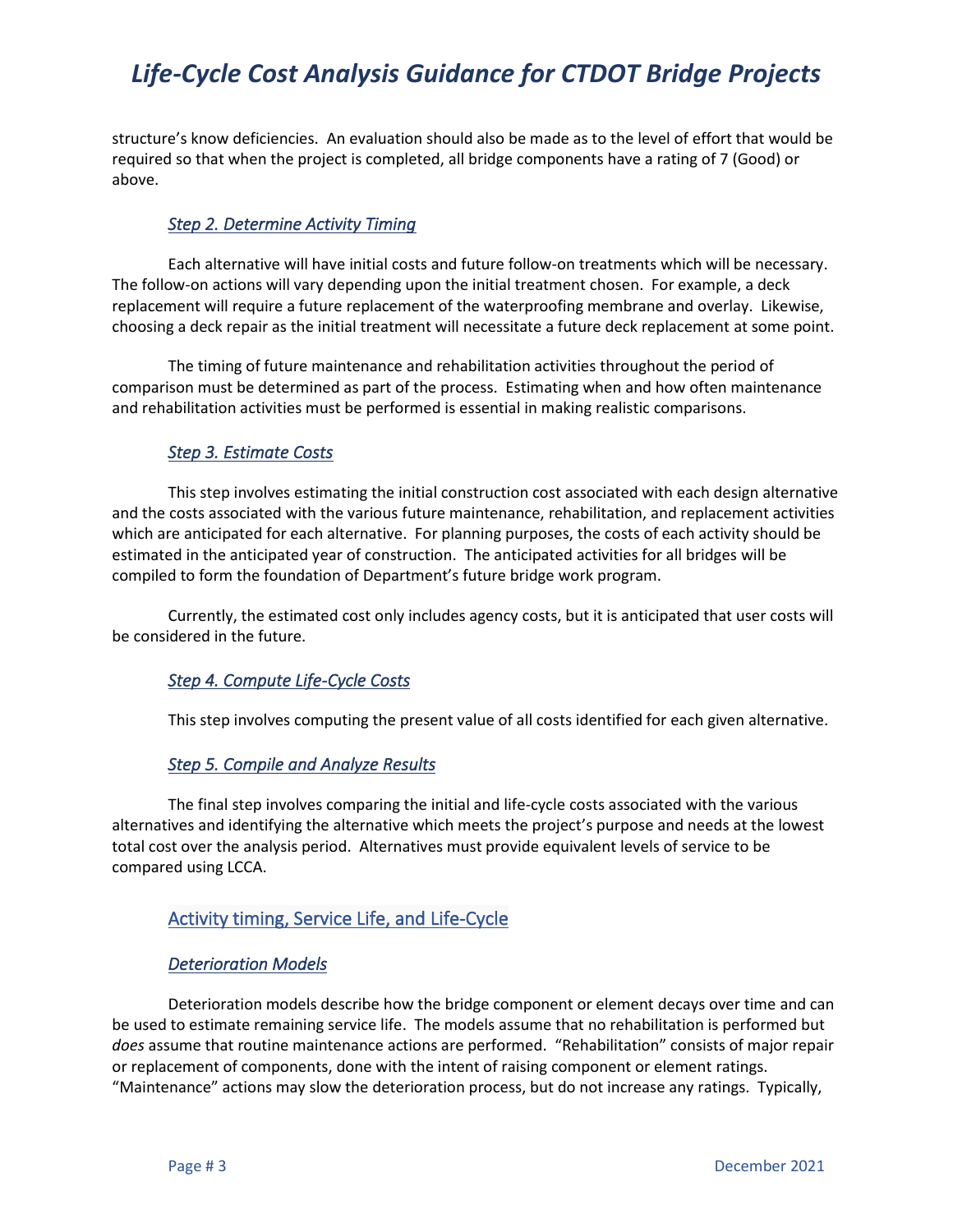maintenance actions are not well-documented, making it difficult to quantify their impact on deterioration rates.

#### *Service Life and Design Life*

**Service Life:** The service life is the time duration during which the bridge element, component, system, or subsystem provides the desired level of performance or functionality, with the specified level of repair or maintenance as established at the time of initial design or plan for rehabilitation. When a component reaches an NBI rating of 4, or an element reaches condition state 3, the need for rehabilitation is triggered and the service life is considered to be over.

Design alternatives should be evaluated over equivalent analysis periods in order to yield fair comparisons of life-cycle costs. However, in many cases, one or more alternatives will have service lives that exceed the analysis period. Any service life exceeding the analysis period is known as remaining service life (RSL). Failure to account for differing RSLs can result in an economic bias toward one or another alternative when using life-cycle cost analysis. The different RSLs of various alternatives should be accounted for as part of the salvage/residual value. All proposed alternatives should provide for a service life of at least 20 years before a major rehabilitation will again be required. It is understood that maintenance and minor rehabilitation (like joint replacement) will be necessary between major rehabilitations.

**Design Life:** The period of time which a new bridge is expected to be in service, assuming that the specified level of repair or maintenance as established at the time of design is performed. This will be 75 years for most bridges and culverts; 100 years for Major Bridges.

#### *Analysis Period:*

Because bridges decay slowly, the time horizon selected for the analysis will have a dramatic impact on LCCA results. A short time horizon will fail to capture major rehabilitation costs and will also not capture the cumulative cost of multiple future rehab projects which might have been avoided if a more extensive project were undertaken initially or will not capture the future benefits of a more aggressive initial project.

For the short term, a minor rehab project may remove a bridge from the poor category temporarily, only to have it fall back into the poor category within a few inspection cycles. This will necessitate another rehabilitation project. Even though the costs of the individual rehab projects are low, taken together, they may exceed the cost of a more aggressive initial rehabilitation. In fact, given a long enough time horizon and unlimited funding, the lowest life-cycle cost approach to handling a bridge in poor condition would almost always be to replace it, then maintain it properly. However, in the real world, we never have unlimited funds, so alternatives with less initial cost have to be considered, and the difference in overall life-cycle cost may be small enough to justify the less aggressive initial approach. Saving money on one bridge project allows the limited funding to be used on another bridge project where it may be of greater benefit to the overall network health.

To ensure accurate representation of future costs, it is necessary to select an analysis period which spans a major portion of the bridge's design life, and ideally, includes the possibility of at least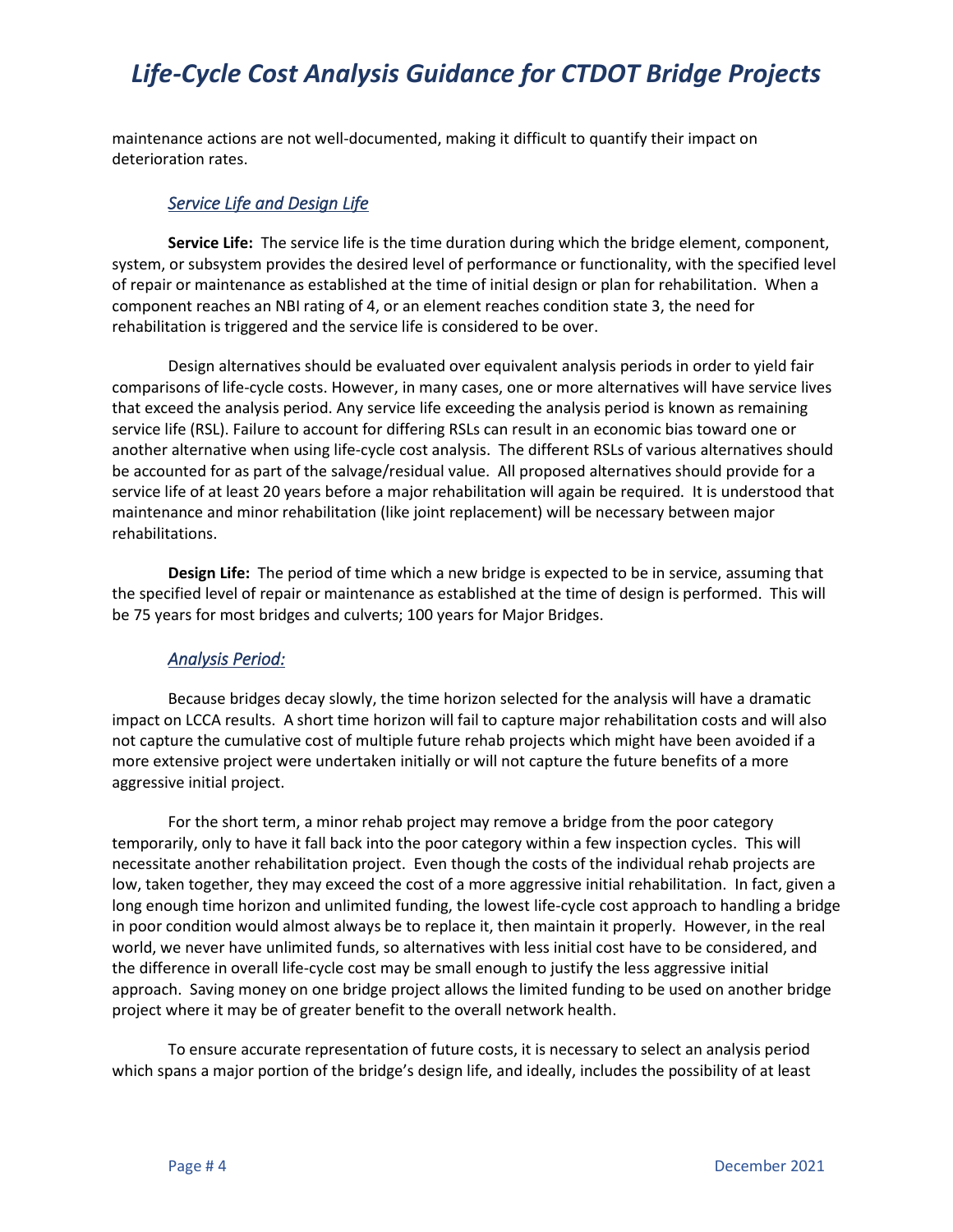one full bridge replacement. Unless directed otherwise, the analysis period should be the anticipated design life for a new structure:

> Typical Bridge: 75 years Major Bridge: 100 years

## Economic Assumptions:

*Inflation Rate***: 6.0% through 2024, 3.5% for 2025 and beyond.** Because it is driven primarily by increases in wages and material costs, construction inflation tracks more closely with the Producer Price Index (PPI), or roughly twice the rate of the general Consumer Price Index (CPI). Until recently, the CPI had been averaging just under 2% for many years, and the Federal Reserve has announced a goal of holding the CPI to under 2%, so CTDOT forecasts for the TAMP have used an inflation rate of 3.5%. Historically, annual construction inflation rates have ranged from over 9%, to zero or less during the Great Recession. Currently, the CPI is running at an annual rate of over 6% and the PPI at over 7%; economists expect that the underlying drivers of inflation will remain in place at least through the end of 2023, so it is necessary to increase the assumed inflation rate for the next several years. Because of uncertainty in forecasting more than a few years out, it is assumed that inflation returns to historical averages for the more distant future. These assumptions should be reviewed annually.

*Discount Rate***: 0%.** People tend to psychologically value money that they have to spend now more highly than money that they'll have to spend in the future: current dollars are real, future dollars are less real. The discount rate is a way of adjusting for that bias. Another definition of the discount rate is the opportunity cost of choosing one investment over an alternative investment with differing rates of return. There are several ways of establishing a discount rate, but the simplest and most common way is to define the discount rate as the inflation-adjusted cost of borrowing.

This is an explanation of discount rate that is used by the federal government: *"In order to be able to add and compare cash flows that are incurred at different times during the life-cycle of a project, they have to be made time-equivalent. To make cash flows time-equivalent, the LCC method converts them to present values by discounting them to a common point in time, usually the base date. The interest rate used for discounting is a rate that reflects an investor's opportunity cost of money over time, meaning that an investor wants to achieve a return at least as high as that of her next best investment. Hence, the discount rate represents the investor's minimum acceptable rate of return."*

Conversion of future values (FV) to common present values (PV) to allow for comparison of expenditures falling in different years is done according to the following formula:

$$
PV = FV / (1 + DR)^n
$$

Where: DR =  $(i_{int} - i_{inf}) / (1 + i_{inf})$  = real discount rate, which for low rates can be simplified as  $(i_{int} - i_{inf})$  $i_{int}$  = Interest Rate  $i<sub>inf</sub>$  = Inflation Rate

n = number of years in the future when the cost will be incurred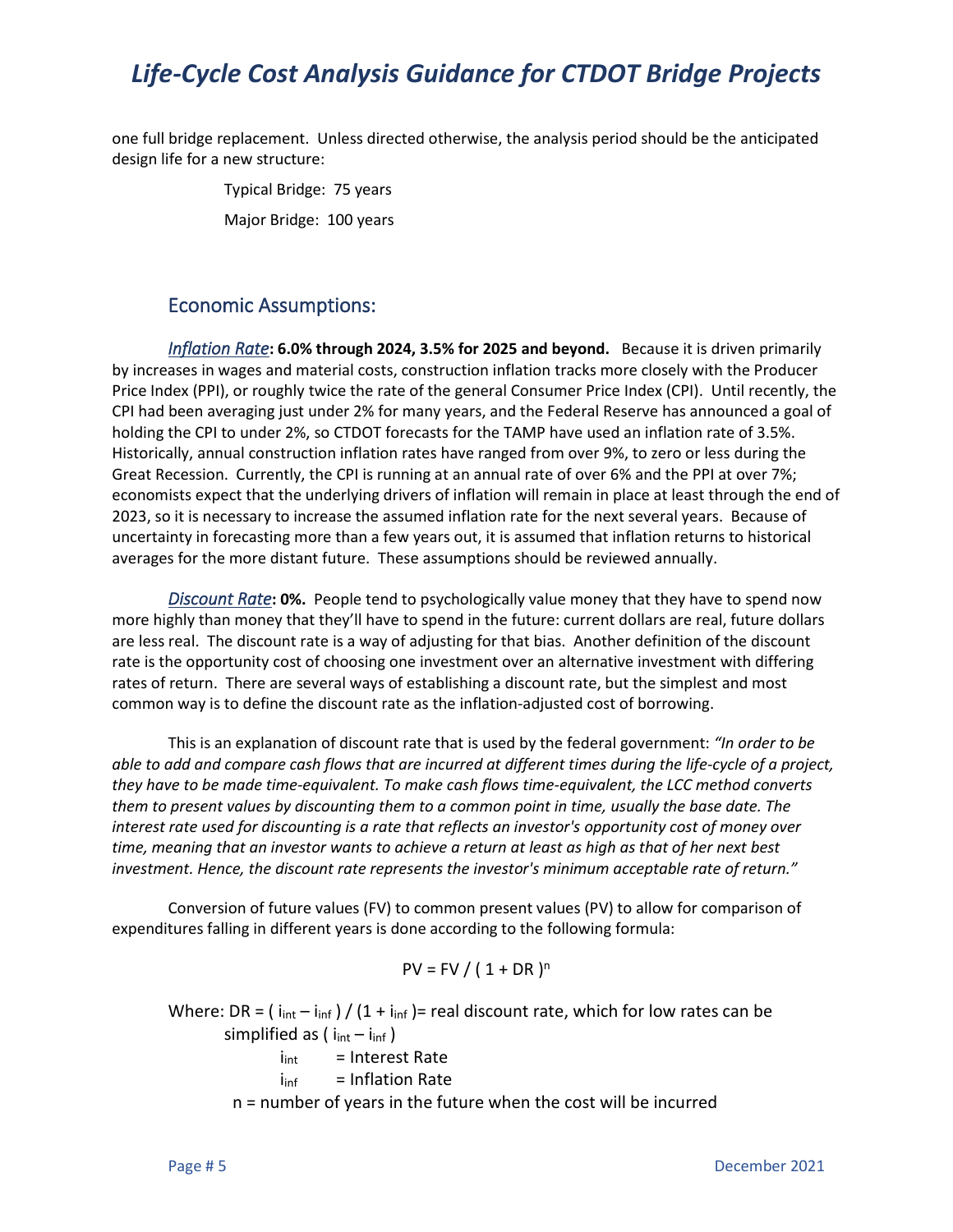In the public sector, this approach has several shortcomings. Firstly, we have no nontransportation alternative investments to compare to. Secondly, Connecticut's inflation-adjusted borrowing costs for transportation projects are either zero, or very low. The majority of CTDOT funding (federal funding) has an interest rate of 0% for the asset owner. State funding comes from a variety of sources: some of it is current revenue (0% interest), but most of it is borrowed at very low interest rates. In the above formula, if the interest rate is zero, or less than inflation, then the discount rate will be negative.

For example, in 2019, the State refinanced general obligation bonds at a 1.67% interest rate. For 2019, the Consumer Price Index increased 2.3%. Therefore, the real discount rate for 2019 for borrowed funds would be  $1.67 - 2.3 = -0.63\%$ ; for non-borrowed funds, it would be  $-2.3\%$  (a NEGATIVE discount rate). Because the construction inflation rate generally runs higher than the CPI (roughly twice the CPI, or closer to the Producer Price Index), the actual discount rate, if computed, would be even lower (more negative).

Historically, Connecticut's borrowing costs have been at or below the rate of inflation. Therefore, CTDOT has been using a 0% discount rate in Deighton dTIMS forecasts and the TAMP because: 1) we have no alternative use for the funding other than building transportation project, and 2) if we did use a conventional discount rate, it would have to be negative, which would lead to odd results. This can be hard for public-sector engineers to accept, because they were taught private-sector engineering economics, where funds always have alternate uses, and are almost always borrowed at rates higher than inflation. Therefore, since any calculated discount rate would be either close to zero or even negative, we can simply the equation to PV=FV.

For public works projects, an argument can be made for using something other than the conventional discount rate, to factor in user costs, or anticipated future funding streams, but there is no general agreement on how to do that. A variety of alternative approaches to establishing a discount rate for public sector projects have been proposed, such as weighing future funding streams, but none have been accepted as an industry standard. This paper from the 2006 TRB compares 11 different ways to calculate the discount rate for public works transportation projects: [https://rits.rutgers.edu/files/discountrate\\_lifecycle.pdf](https://rits.rutgers.edu/files/discountrate_lifecycle.pdf)

#### *Salvage/Residual value*:

In traditional LCCA, the "salvage value" is the value of the asset if sold on the market as a used product or for scrap. Fully deteriorated bridges have no resale value – in fact, we pay to have them demolished – so the primary purpose of calculating a salvage or residual value is to allow comparisons of alternatives which have different remaining service lives at the end of the analysis period. This should be calculated based on service life remaining as a percentage of full replacement cost. For example, if a typical bridge is 25 years old at the end of the analysis period, it would have 2/3 (50/75) of its life remaining, so the residual value would be 2/3 of its replacement cost. For example, if the bridge cost \$3,000,000 to replace, its residual value would be (50/75) x \$3,000,000 = \$2,000,000. A bridge at the end of its service life (75 years for a typical bridge, 100 years for a major bridge) would be worth \$0. Any actual demolition costs, or material salvage value (for scrap steel, for example) is assumed to be part of the calculated replacement cost of the new structure.

When estimating remaining life, it is important to note that components with prior repairs tend to decay faster than un-repaired components with the same ratings. Concrete with prior repairs due to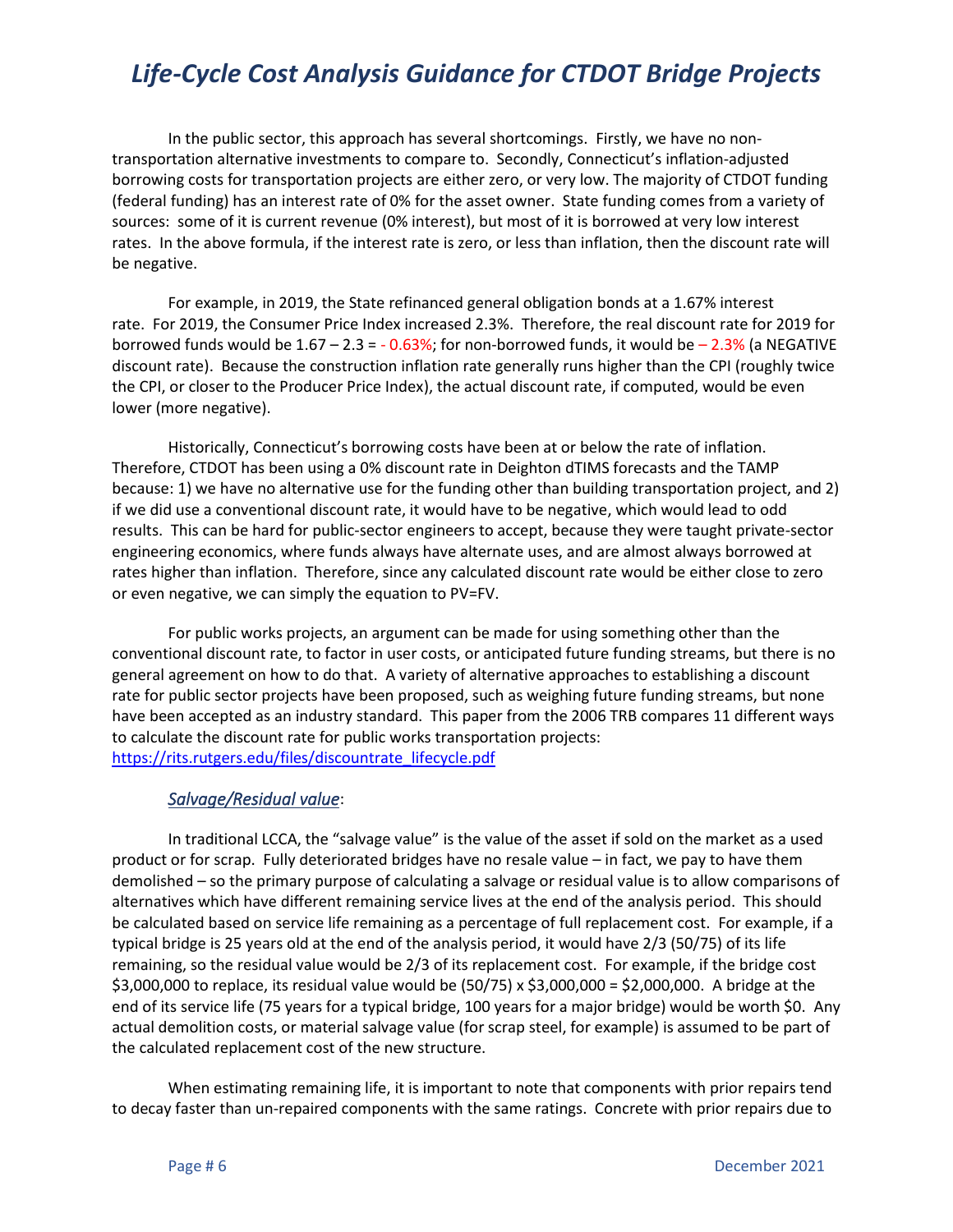rebar corrosion is especially suspect: the processes which caused localized failures (typically chloride and water penetration) are progressing at various rates all over the structure. Visible failures occur where the progression is most advanced, but other areas may not be far behind in the decay process. Concrete patches themselves are also known to accelerate rebar corrosion in surrounding areas. Even though repaired concrete may technically meet the requirements for a condition rating of 6 (Satisfactory), consideration should be given to regarding the component as being rated 5 (Fair) for purposes of estimating remaining life.

### Periodic Repair/Rehabilitation Actions

Here are some examples of typical repair or rehabilitation actions over a bridge's life:

- Every 5 -10 years (depending upon joint type): replace joints.
- 15 years: Mill wearing surface and resurface overlay, replace joints, replace bearings.
- 30 Years: Replace waterproof membrane & overlay, patch deck, replace joints, replace bearings, partially re-paint steel.
- 45 years: Replace deck, replace bearings, rehab superstructure, repair substructure, full repaint of steel.
- 60 years: Mill wearing surface and resurface overlay, replace joints, replace bearings, repair substructure, minor repairs to superstructure, spot painting
- 75 years: Replace typical bridge (extensive rehab project on a major bridge).
- 100 Years: Replace major bridge.
- Moveable bridges will require an electrical & mechanical rehab project approximately every 15 -20 years, in addition to the above.

The actual repair cycle will vary depending upon the structure type, material, and local conditions. Some typical lifespans, based on historical CTDOT inspection data, are provided in the section below for guidance. Different lifespan assumptions may be needed for atypical materials or designs. For example, using stainless steel rebar and low-permeability concrete would eliminate the deck replacement at 45 years and deck repair at 30 years, and possibly any need for an overlay, and might justify an increase in residual value based on an anticipated service life longer than 75 years.

### Service Life (New Structures)

For new construction, the following tables show the number of years of service life expected under typical conditions before a component is in poor condition (rated 4 or less). The components are grouped by structure type and material. Substructures do not have the same level of information as to type and material in the bridge records, so substructures are grouped according to the associated superstructure type. These tables can be used as a guide to estimate the number of years before major rehabilitation is needed. Given modern materials and methods, it is likely that a new structure will exceed the life shown in the tables.

**Paint:** 30 years (3-coat system), 60 years (paint over galvanizing or metalizing) **Wearing Surface:** 19 years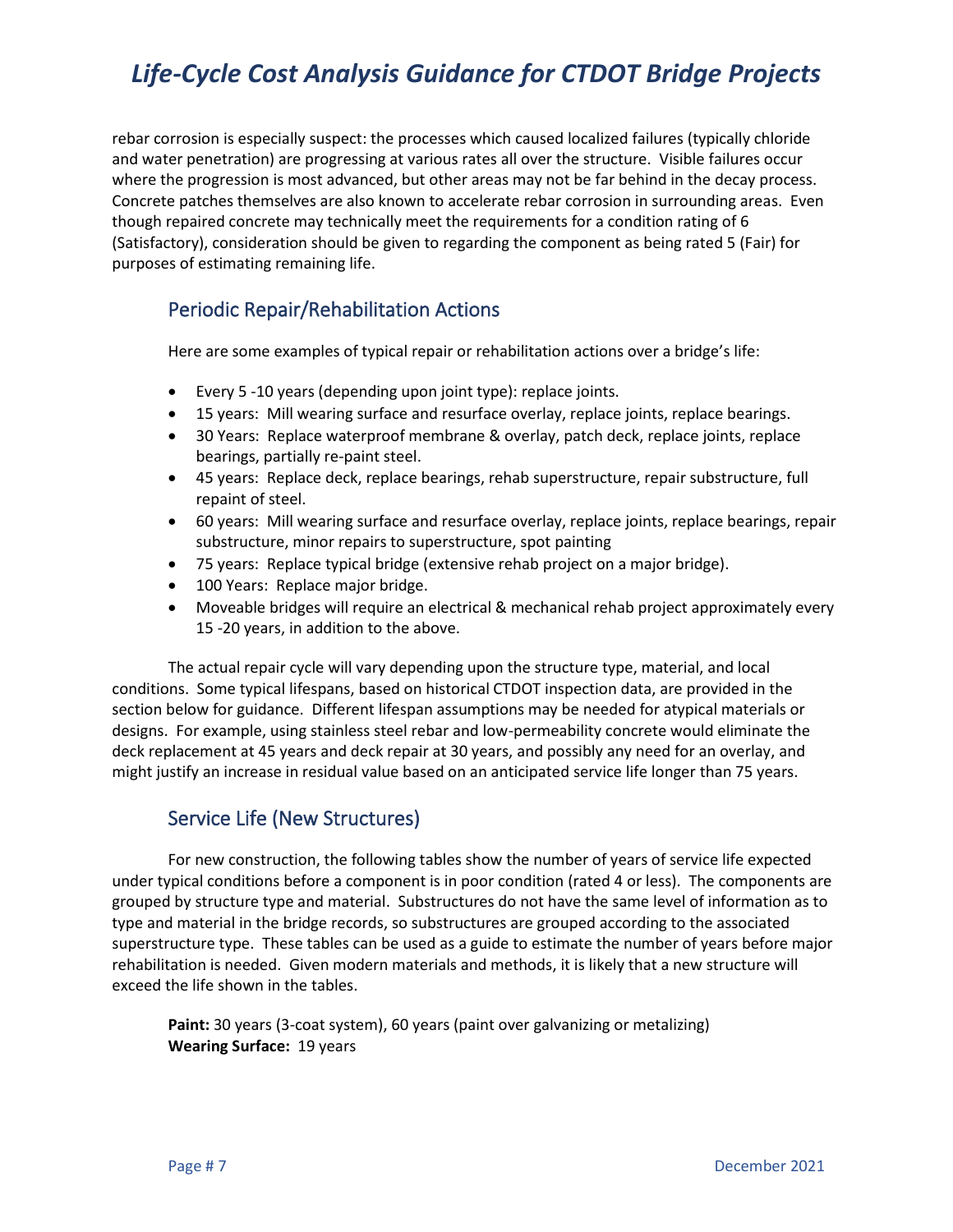## **Culverts:**

| <b>FAMILY</b> | <b>Design Main (Structure Type)</b> | <b>Material Main</b>                  | <b>Years to</b><br>Poor |
|---------------|-------------------------------------|---------------------------------------|-------------------------|
| CULVERT01     | 19 (Culvert)                        | 1 Concrete, and 2 Concrete Continuous | 67                      |
| CULVERT02     | 19 (Culvert)                        | 3 Steel                               | 52                      |
| CULVERT03     | 19 (Culvert)                        | <b>Others</b>                         | 69                      |

## **Decks:**

| <b>FAMILY</b> | <b>Deck Structure Type (107)</b> | <b>Wearing Surface Type (108)</b> | <b>Years to</b><br>Poor |
|---------------|----------------------------------|-----------------------------------|-------------------------|
| DECK01        | Concrete-Cast-in-Place (1)       | Concrete (0,1,2)                  | 41                      |
| DECK02        | Concrete-Cast-in-Place (1)       | Latex Modified Concrete (3)       | 48                      |
| DECK03        | Concrete-Cast-in-Place (1)       | Bituminous (6)                    | 42                      |
| DECK04        | Concrete-Cast-in-Place (1)       | Other (8,9)                       | 42                      |
| DECK05        | Concrete Precast Panel (2)       | All                               | 30                      |
| DECK06        | Grating/Plate (3,4,5,6)          | Bituminous (6)                    | 31                      |
| DECK07        | Grating/Plate (3,4,5,6)          | Other (all except 6)              | 25                      |
| DECK08        | Wood (8)                         | Bituminous (6)                    | 32                      |
| DECK80        | Wood (8)                         | Other (all except 6)              | 38                      |
| DECK90        | 9 (Other)                        | All                               | 44                      |

## **Substructures (grouped by associated superstructure type):**

| <b>FAMILY</b>     | <b>Design Main (Structure Type)</b> | <b>Material Main</b>                              | <b>Years to</b><br>Poor |
|-------------------|-------------------------------------|---------------------------------------------------|-------------------------|
| SUB <sub>01</sub> | $1$ (Slab)                          | 1 (Concrete), 8 (Masonry)                         | 57                      |
| SUB <sub>02</sub> | $1$ (Slab)                          | 2 (Concrete Continuous)                           | 58                      |
| SUB <sub>04</sub> | 1(Slab)                             | 5 (Prestressed Concrete), 6 (P/S Conc Continuous) | 51                      |
| SUB <sub>05</sub> | $1$ (Slab)                          | 7 (Wood or Timber)                                | 34                      |
| SUB <sub>08</sub> | 2, 3 (Stringer, Girder/Floorbeam)   | 3 (Steel)                                         | 68                      |
| SUB <sub>09</sub> | 2, 3 (Stringer, Girder/Floorbeam)   | 4 (Steel Continuous)                              | 54                      |
| <b>SUB10</b>      | 2, 3 (Stringer, Girder/Floorbeam)   | 5 (Prestressed Concrete), 6 (P/S Conc Continuous) | 60                      |
| <b>SUB11</b>      | 2, 3 (Stringer, Girder/Floorbeam)   | 7 (Wood or Timber)                                | 49                      |
| <b>SUB12</b>      | 4 (Tee Beam)                        | 1 (Concrete)                                      | 49                      |
| <b>SUB13</b>      | 4 (Tee Beam)                        | 2 (Concrete Continuous)                           | 61                      |
| <b>SUB14</b>      | 4 (Tee Beam)                        | 5 (Prestressed Concrete)                          | 44                      |
| <b>SUB15</b>      | 5, 6 (Box Beam Multiple/Single)     | 3 (Steel)                                         | 34                      |
| <b>SUB16</b>      | 5, 6 (Box Beam Multiple/Single)     | 4 (Steel Continuous)                              | 30                      |
| <b>SUB17</b>      | 5, 6 (Box Beam Multiple/Single)     | 5 (Prestressed Concrete), 6 (P/S Conc Continuous) | 40                      |
| <b>SUB18</b>      | 7 (Frame)                           | 1 (Concrete)                                      | 59                      |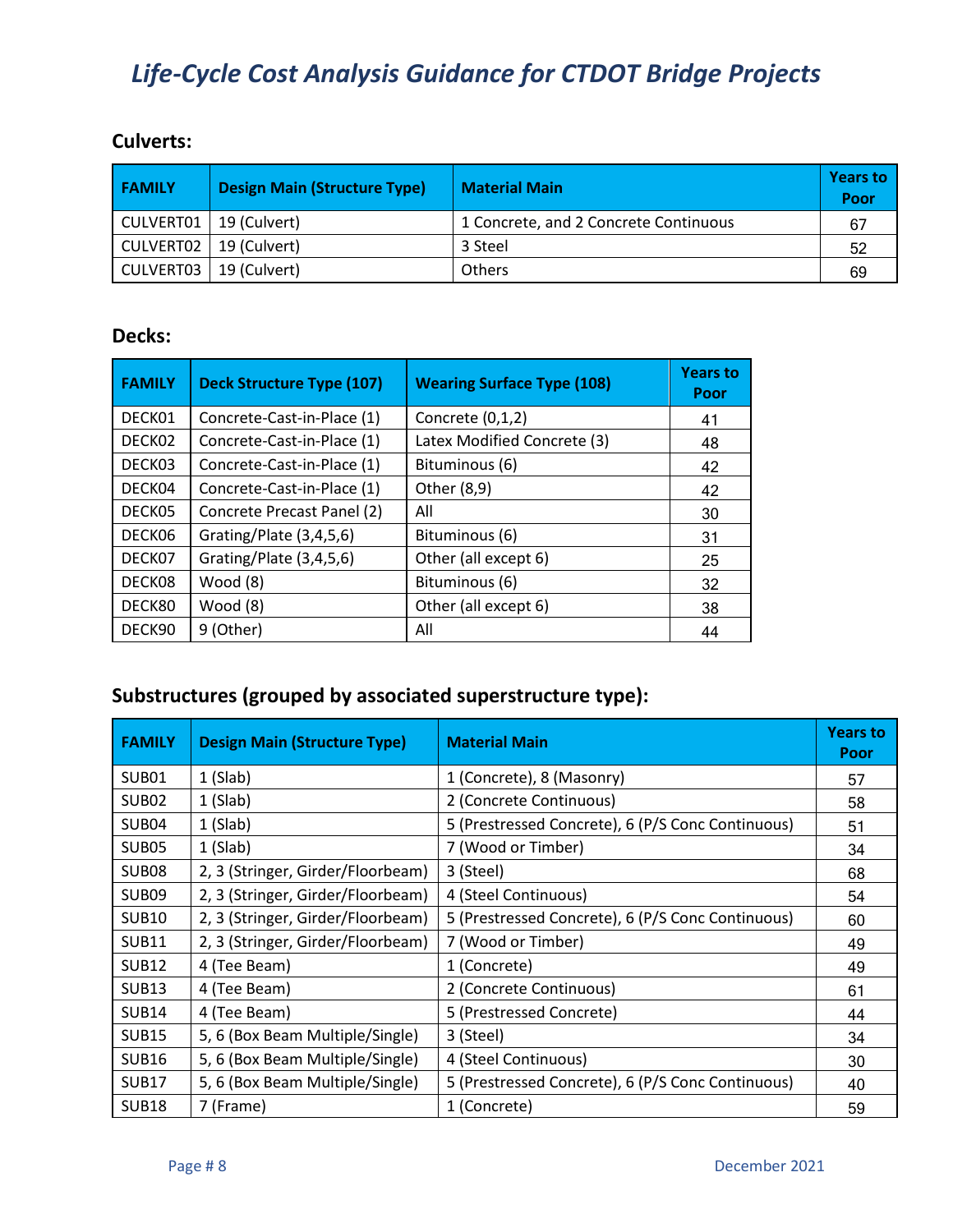| <b>FAMILY</b>     | <b>Design Main (Structure Type)</b> | <b>Material Main</b>                              | <b>Years to</b><br>Poor |
|-------------------|-------------------------------------|---------------------------------------------------|-------------------------|
| <b>SUB19</b>      | 7 (Frame)                           | 2 (Concrete Continuous)                           | 74                      |
| SUB <sub>20</sub> | 7 (Frame)                           | 3 (Steel)                                         | 68                      |
| <b>SUB21</b>      | 7 (Frame)                           | 4 (Steel Continuous)                              | 60                      |
| SUB <sub>22</sub> | 7 (Frame)                           | 5 (Prestressed Concrete), 6 (P/S Conc Continuous) | 45                      |
| SUB <sub>24</sub> | 9, 10 (Truss - Deck & Thru)         | 3 (Steel)                                         | 39                      |
| <b>SUB25</b>      | 9, 10 (Truss - Deck & Thru)         | 4 (Steel Continuous)                              | 55                      |
| <b>SUB27</b>      | 11, 12 (Arch – Deck & Thru)         | 1 (Concrete)                                      | 63                      |
| SUB <sub>28</sub> | 11, 12 (Arch - Deck & Thru)         | 2 (Concrete Continuous)                           | 45                      |
| <b>SUB29</b>      | 11, 12 (Arch - Deck & Thru)         | 3 (Steel), 9 (Aluminum, Iron)                     | 46                      |
| <b>SUB30</b>      | 11, 12 (Arch - Deck & Thru)         | 5 (Prestressed Concrete), 6 (P/S Conc Continuous) | 43                      |
| <b>SUB31</b>      | 11, 12 (Arch – Deck & Thru)         | 8 (Masonry)                                       | 83                      |
| <b>SUB32</b>      | 15, 16, 17 (Movable)                | All                                               | 50                      |
| <b>SUB33</b>      | Other (20,21,22)                    | All                                               | 36                      |

## **Superstructures:**

| <b>FAMILY</b>     | <b>Design Main (Structure Type)</b> | <b>Material Main</b>                              | <b>Years to</b><br>Poor |
|-------------------|-------------------------------------|---------------------------------------------------|-------------------------|
| SUP <sub>01</sub> | $1$ (Slab)                          | 1 (Concrete)                                      | 75                      |
| SUP <sub>02</sub> | 1(Slab)                             | 2 (Concrete Continuous)                           | 54                      |
| SUP04             | 1(Slab)                             | 5 (Prestressed Concrete), 6 (P/S Conc Continuous) | 52                      |
| <b>SUP05</b>      | $1$ (Slab)                          | 7 (Wood or Timber)                                | 45                      |
| SUP <sub>08</sub> | 2, 3 (Stringer, Girder/Floorbeam)   | 3 (Steel)                                         | 64                      |
| <b>SUP09</b>      | 2, 3 (Stringer, Girder/Floorbeam)   | 4 (Steel Continuous)                              | 54                      |
| <b>SUP10</b>      | 2, 3 (Stringer, Girder/Floorbeam)   | 5 (Prestressed Concrete), 6 (P/S Conc Continuous) | 53                      |
| <b>SUP11</b>      | 2, 3 (Stringer, Girder/Floorbeam)   | 7 (Wood or Timber)                                | 49                      |
| <b>SUP12</b>      | 4 (Tee Beam)                        | 1 (Concrete)                                      | 43                      |
| <b>SUP13</b>      | 4 (Tee Beam)                        | 2 (Concrete Continuous)                           | 32                      |
| <b>SUP14</b>      | 4 (Tee Beam)                        | 5 (Prestressed Concrete)                          | 40                      |
| <b>SUP15</b>      | 5, 6 (Box Beam Multiple/Single)     | 3 (Steel)                                         | 36                      |
| <b>SUP16</b>      | 5, 6 (Box Beam Multiple/Single)     | 4 (Steel Continuous)                              | 32                      |
| <b>SUP17</b>      | 5, 6 (Box Beam Multiple/Single)     | 5 (Prestressed Concrete), 6 (P/S Conc Continuous) | 39                      |
| <b>SUP18</b>      | 7 (Frame)                           | 1 (Concrete)                                      | 46                      |
| <b>SUP19</b>      | 7 (Frame)                           | 2 (Concrete Continuous)                           | 61                      |
| <b>SUP20</b>      | 7 (Frame)                           | 3 (Steel)                                         | 47                      |
| <b>SUP21</b>      | 7 (Frame)                           | 4 (Steel Continuous)                              | 61                      |
| <b>SUP22</b>      | 7 (Frame)                           | 5 (Prestressed Concrete), 6 (P/S Conc Continuous) | 37                      |
| <b>SUP24</b>      | 9, 10 (Truss - Deck & Thru)         | 3 (Steel)                                         | 48                      |
| <b>SUP25</b>      | 9, 10 (Truss - Deck & Thru)         | 4 (Steel Continuous)                              | 50                      |
| <b>SUP27</b>      | 11, 12 (Arch - Deck & Thru)         | 1 (Concrete)                                      | 62                      |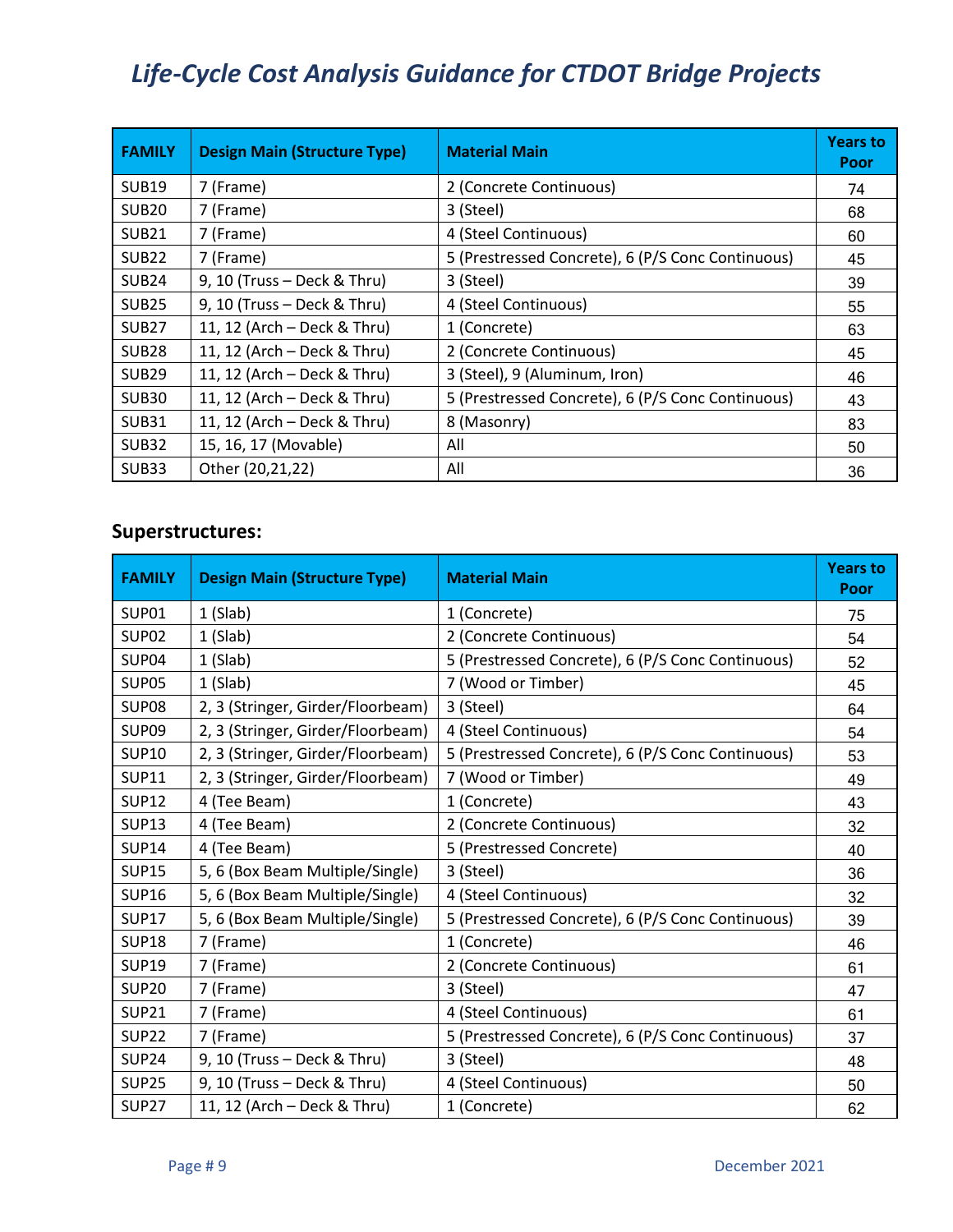| <b>FAMILY</b> | <b>Design Main (Structure Type)</b> | <b>Material Main</b>                              | <b>Years to</b><br>Poor |
|---------------|-------------------------------------|---------------------------------------------------|-------------------------|
| <b>SUP28</b>  | 11, 12 (Arch - Deck & Thru)         | 2 (Concrete Continuous)                           | 50                      |
| <b>SUP29</b>  | 11, 12 (Arch - Deck & Thru)         | 3 (Steel), 9 (Aluminum, Iron)                     | 57                      |
| <b>SUP30</b>  | 11, 12 (Arch - Deck & Thru)         | 5 (Prestressed Concrete), 6 (P/S Conc Continuous) | 41                      |
| <b>SUP31</b>  | 11, 12 (Arch - Deck & Thru)         | 8 (Masonry)                                       | 77                      |
| <b>SUP32</b>  | 15, 16, 17 (Movable)                | All                                               | 40                      |
| <b>SUP33</b>  | Other (20,21,22)                    | All                                               | 25                      |

## Remaining Service Life (Existing Structures)

For existing bridges, the following tables show the number of years of service life which can be expected on average before a component is in poor condition (rated 4 or less), given its initial NBI rating. The tables can be used as an aid to determine the advisability of a proposed action. For example, it would be unwise to put a new concrete deck with an estimated life in excess of 41 years (from the above Deck table) on a steel stringer superstructure (SUP08) currently rated a 5, which from the table below only has an expected time to poor of 15 years.

| <b>FAMILY</b> | <b>Design</b> | <b>Material</b>                       | <b>Initial</b><br><b>NBI</b> | <b>Years</b><br>to<br><b>POOR</b> |
|---------------|---------------|---------------------------------------|------------------------------|-----------------------------------|
| CULVERT01     | 19 (Culvert)  | 1 Concrete, and 2 Concrete Continuous | 5                            | 12                                |
| CULVERT01     | 19 (Culvert)  | 1 Concrete, and 2 Concrete Continuous | 6                            | 24                                |
| CULVERT01     | 19 (Culvert)  | 1 Concrete, and 2 Concrete Continuous | 7                            | 35                                |
| CULVERT02     | 19 (Culvert)  | 3 Steel                               | 5                            | 9                                 |
| CULVERT02     | 19 (Culvert)  | 3 Steel                               | 6                            | 17                                |
| CULVERT02     | 19 (Culvert)  | 3 Steel                               | ⇁                            | 25                                |
| CULVERT03     | 19 (Culvert)  | Others                                | 5                            | 18                                |
| CULVERT03     | 19 (Culvert)  | <b>Others</b>                         | 6                            | 35                                |
| CULVERT03     | 19 (Culvert)  | <b>Others</b>                         | 7                            | 51                                |

### **Culverts:**

### **Decks:**

| <b>FAMILY</b> | <b>Design</b>              | <b>Material</b>             | <b>Initial</b><br><b>NBI</b> | Years<br>to<br><b>POOR</b> |
|---------------|----------------------------|-----------------------------|------------------------------|----------------------------|
| DECK01        | Concrete-Cast-in-Place (1) | Concrete $(0,1,2)$          | 5                            | 11                         |
| DECK01        | Concrete-Cast-in-Place (1) | Concrete $(0,1,2)$          | 6                            | 19                         |
| DECK01        | Concrete-Cast-in-Place (1) | Concrete $(0,1,2)$          |                              | 30                         |
| DECK02        | Concrete-Cast-in-Place (1) | Latex Modified Concrete (3) | 5                            | 11                         |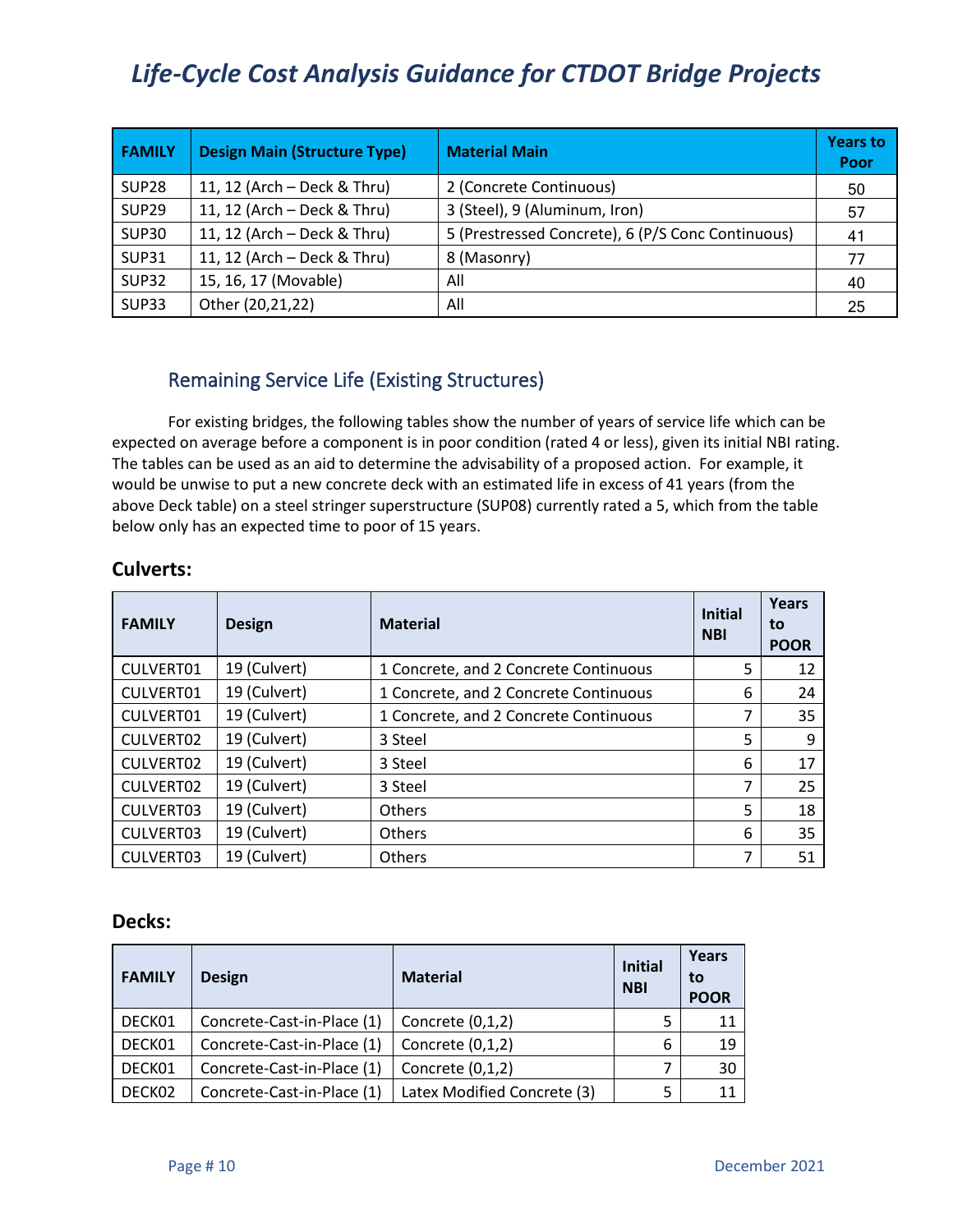| <b>FAMILY</b> | <b>Design</b>              | <b>Material</b>             | <b>Initial</b> | <b>Years</b><br>to |
|---------------|----------------------------|-----------------------------|----------------|--------------------|
|               |                            |                             | <b>NBI</b>     | <b>POOR</b>        |
| DECK02        | Concrete-Cast-in-Place (1) | Latex Modified Concrete (3) | 6              | 23                 |
| DECK02        | Concrete-Cast-in-Place (1) | Latex Modified Concrete (3) | 7              | 34                 |
| DECK03        | Concrete-Cast-in-Place (1) | Bituminous (6)              | 5              | 9                  |
| DECK03        | Concrete-Cast-in-Place (1) | Bituminous (6)              | 6              | 22                 |
| DECK03        | Concrete-Cast-in-Place (1) | Bituminous (6)              | $\overline{7}$ | 34                 |
| DECK04        | Concrete-Cast-in-Place (1) | Other (8,9)                 | 5              | 10                 |
| DECK04        | Concrete-Cast-in-Place (1) | Other (8,9)                 | 6              | 19                 |
| DECK04        | Concrete-Cast-in-Place (1) | Other (8,9)                 | 7              | 31                 |
| DECK05        | Concrete Precast Panel (2) | All                         | 5              | $\overline{7}$     |
| DECK05        | Concrete Precast Panel (2) | All                         | 6              | 15                 |
| DECK05        | Concrete Precast Panel (2) | All                         | 7              | 23                 |
| DECK06        | Grating/Plate (3,4,5,6)    | Bituminous (6)              | 5              | 6                  |
| DECK06        | Grating/Plate (3,4,5,6)    | Bituminous (6)              | 6              | 13                 |
| DECK06        | Grating/Plate (3,4,5,6)    | Bituminous (6)              | 7              | 24                 |
| DECK07        | Grating/Plate (3,4,5,6)    | Other (all except 6)        | 5              | $\overline{7}$     |
| DECK07        | Grating/Plate (3,4,5,6)    | Other (all except 6)        | 6              | 12                 |
| DECK07        | Grating/Plate (3,4,5,6)    | Other (all except 6)        | $\overline{7}$ | 18                 |
| DECK08        | Wood (8)                   | Bituminous (6)              | 5              | $\overline{7}$     |
| DECK08        | Wood (8)                   | Bituminous (6)              | 6              | 13                 |
| DECK08        | Wood (8)                   | Bituminous (6)              | 7              | 24                 |
| DECK80        | Wood $(8)$                 | Other (all except 6)        | 5              | 6                  |
| DECK80        | Wood (8)                   | Other (all except 6)        | 6              | 13                 |
| DECK80        | Wood (8)                   | Other (all except 6)        | 7              | 21                 |
| DECK90        | 9 (Other)                  | All                         | 5              | 11                 |
| DECK90        | 9 (Other)                  | All                         | 6              | 23                 |
| DECK90        | 9 (Other)                  | All                         | 7              | 35                 |

## **Paint & Wearing Surface:**

| <b>FAMILY</b>          | <b>Design</b> | <b>Material</b> | <b>Initial</b><br><b>NBI</b> | <b>Years</b><br>to<br><b>POOR</b> |
|------------------------|---------------|-----------------|------------------------------|-----------------------------------|
| <b>PAINT</b>           |               | All             | 5                            | 10                                |
| <b>PAINT</b>           |               | All             | 6                            | 20                                |
| <b>PAINT</b>           |               | All             |                              | 34                                |
| <b>Wearing Surface</b> |               | All             | 5                            | 5                                 |
| <b>Wearing Surface</b> |               | All             | 6                            | 10                                |
| <b>Wearing Surface</b> |               | All             |                              | 14                                |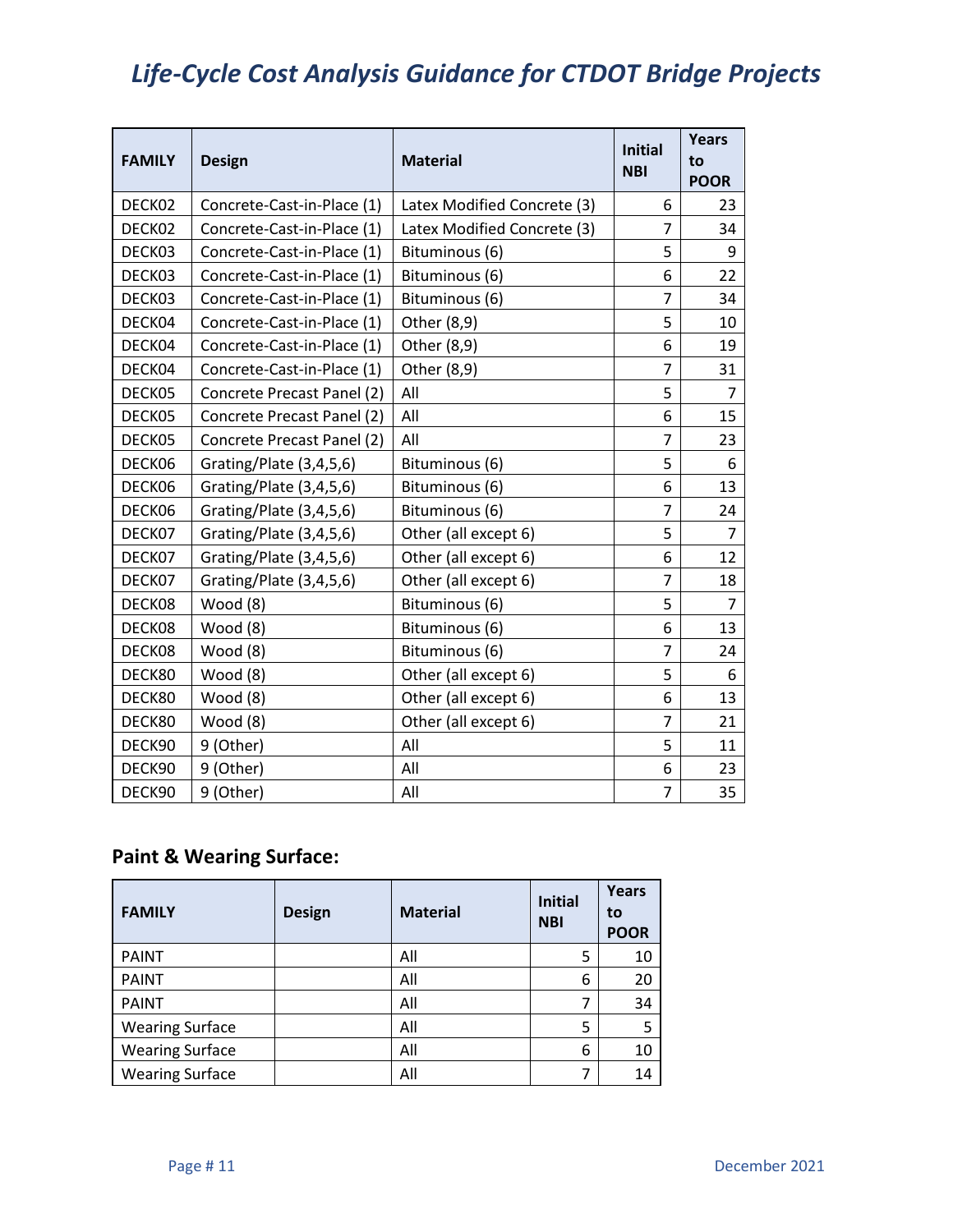## **Substructures (grouped by associated superstructure type):**

| <b>FAMILY</b> | <b>Design</b>                     | <b>Material</b>                                   | <b>Initial</b><br><b>NBI</b> | <b>Years to</b><br><b>POOR</b> |
|---------------|-----------------------------------|---------------------------------------------------|------------------------------|--------------------------------|
| <b>SUB01</b>  | $1$ (Slab)                        | 1 (Concrete), 8 (Masonry)                         | 5                            | 15                             |
| <b>SUB01</b>  | $1$ (Slab)                        | 1 (Concrete), 8 (Masonry)                         | 6                            | 25                             |
| <b>SUB01</b>  | $1$ (Slab)                        | 1 (Concrete), 8 (Masonry)                         | 7                            | 49                             |
| <b>SUB02</b>  | $1$ (Slab)                        | 2 (Concrete Continuous)                           | 5                            | 12                             |
| <b>SUB02</b>  | $1$ (Slab)                        | 2 (Concrete Continuous)                           | 6                            | 24                             |
| <b>SUB02</b>  | 1 (Slab)                          | 2 (Concrete Continuous)                           | $\overline{7}$               | 36                             |
| <b>SUB04</b>  | $1$ (Slab)                        | 5 (Prestressed Concrete), 6 (P/S Conc Continuous) | 5                            | 12                             |
| <b>SUB04</b>  | 1 (Slab)                          | 5 (Prestressed Concrete), 6 (P/S Conc Continuous) | 6                            | 23                             |
| <b>SUB04</b>  | $1$ (Slab)                        | 5 (Prestressed Concrete), 6 (P/S Conc Continuous) | $\overline{7}$               | 36                             |
| <b>SUB05</b>  | 1 (Slab)                          | 7 (Wood or Timber)                                | 5                            | 9                              |
| <b>SUB05</b>  | $1$ (Slab)                        | 7 (Wood or Timber)                                | 6                            | 16                             |
| <b>SUB05</b>  | $1$ (Slab)                        | 7 (Wood or Timber)                                | 7                            | 23                             |
| <b>SUB08</b>  | 2, 3 (Stringer, Girder/Floorbeam) | 3 (Steel)                                         | 5                            | 16                             |
| <b>SUB08</b>  | 2, 3 (Stringer, Girder/Floorbeam) | 3 (Steel)                                         | 6                            | 32                             |
| <b>SUB08</b>  | 2, 3 (Stringer, Girder/Floorbeam) | 3 (Steel)                                         | 7                            | 47                             |
| <b>SUB09</b>  | 2, 3 (Stringer, Girder/Floorbeam) | 4 (Steel Continuous)                              | 5                            | 14                             |
| <b>SUB09</b>  | 2, 3 (Stringer, Girder/Floorbeam) | 4 (Steel Continuous)                              | 6                            | 26                             |
| <b>SUB09</b>  | 2, 3 (Stringer, Girder/Floorbeam) | 4 (Steel Continuous)                              | 7                            | 38                             |
| <b>SUB10</b>  | 2, 3 (Stringer, Girder/Floorbeam) | 5 (Prestressed Concrete), 6 (P/S Conc Continuous) | 5                            | 14                             |
| <b>SUB10</b>  | 2, 3 (Stringer, Girder/Floorbeam) | 5 (Prestressed Concrete), 6 (P/S Conc Continuous) | 6                            | 27                             |
| <b>SUB10</b>  | 2, 3 (Stringer, Girder/Floorbeam) | 5 (Prestressed Concrete), 6 (P/S Conc Continuous) | $\overline{7}$               | 40                             |
| <b>SUB11</b>  | 2, 3 (Stringer, Girder/Floorbeam) | 7 (Wood or Timber)                                | 5                            | 11                             |
| <b>SUB11</b>  | 2, 3 (Stringer, Girder/Floorbeam) | 7 (Wood or Timber)                                | 6                            | 21                             |
| <b>SUB11</b>  | 2, 3 (Stringer, Girder/Floorbeam) | 7 (Wood or Timber)                                | $\overline{7}$               | 31                             |
| <b>SUB12</b>  | 4 (Tee Beam)                      | 1 (Concrete)                                      | 5                            | 13                             |
| <b>SUB12</b>  | 4 (Tee Beam)                      | 1 (Concrete)                                      | 6                            | 23                             |
| <b>SUB12</b>  | 4 (Tee Beam)                      | 1 (Concrete)                                      | 7                            | 35                             |
| <b>SUB13</b>  | 4 (Tee Beam)                      | 2 (Concrete Continuous)                           | 5                            | 15                             |
| <b>SUB13</b>  | 4 (Tee Beam)                      | 2 (Concrete Continuous)                           | 6                            | 29                             |
| <b>SUB13</b>  | 4 (Tee Beam)                      | 2 (Concrete Continuous)                           | 7                            | 42                             |
| <b>SUB14</b>  | 4 (Tee Beam)                      | 5 (Prestressed Concrete)                          | 5                            | 12                             |
| <b>SUB14</b>  | 4 (Tee Beam)                      | 5 (Prestressed Concrete)                          | 6                            | 21                             |
| <b>SUB14</b>  | 4 (Tee Beam)                      | 5 (Prestressed Concrete)                          | 7                            | 30                             |
| <b>SUB15</b>  | 5, 6 (Box Beam Multiple/Single)   | 3 (Steel)                                         | 5                            | 9                              |
| <b>SUB15</b>  | 5, 6 (Box Beam Multiple/Single)   | 3 (Steel)                                         | 6                            | 17                             |
| <b>SUB15</b>  | 5, 6 (Box Beam Multiple/Single)   | 3 (Steel)                                         | 7                            | 24                             |
| <b>SUB16</b>  | 5, 6 (Box Beam Multiple/Single)   | 4 (Steel Continuous)                              | 5                            | 9                              |
| <b>SUB16</b>  | 5, 6 (Box Beam Multiple/Single)   | 4 (Steel Continuous)                              | 6                            | 17                             |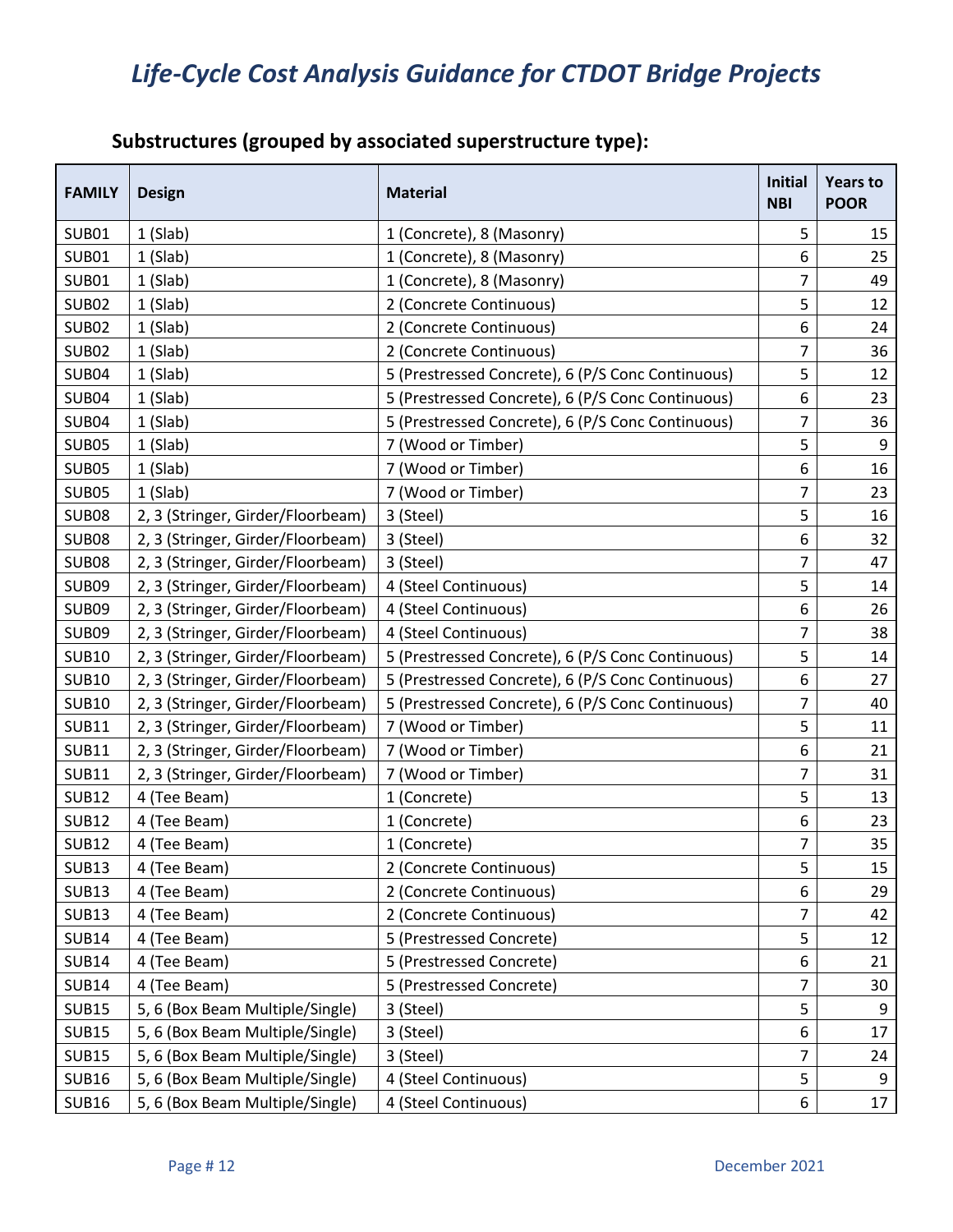| <b>FAMILY</b> | <b>Design</b>                   | <b>Material</b>                                   | <b>Initial</b><br><b>NBI</b> | <b>Years to</b><br><b>POOR</b> |
|---------------|---------------------------------|---------------------------------------------------|------------------------------|--------------------------------|
| <b>SUB16</b>  | 5, 6 (Box Beam Multiple/Single) | 4 (Steel Continuous)                              | 7                            | 24                             |
| <b>SUB17</b>  | 5, 6 (Box Beam Multiple/Single) | 5 (Prestressed Concrete), 6 (P/S Conc Continuous) | 5                            | 10                             |
| <b>SUB17</b>  | 5, 6 (Box Beam Multiple/Single) | 5 (Prestressed Concrete), 6 (P/S Conc Continuous) | 6                            | 19                             |
| <b>SUB17</b>  | 5, 6 (Box Beam Multiple/Single) | 5 (Prestressed Concrete), 6 (P/S Conc Continuous) | 7                            | 28                             |
| <b>SUB18</b>  | 7 (Frame)                       | 1 (Concrete)                                      | 5                            | 17                             |
| <b>SUB18</b>  | 7 (Frame)                       | 1 (Concrete)                                      | 6                            | 33                             |
| <b>SUB18</b>  | 7 (Frame)                       | 1 (Concrete)                                      | 7                            | 49                             |
| <b>SUB19</b>  | 7 (Frame)                       | 2 (Concrete Continuous)                           | 5                            | 17                             |
| <b>SUB19</b>  | 7 (Frame)                       | 2 (Concrete Continuous)                           | 6                            | 37                             |
| <b>SUB19</b>  | 7 (Frame)                       | 2 (Concrete Continuous)                           | 7                            | 55                             |
| <b>SUB20</b>  | 7 (Frame)                       | 3 (Steel)                                         | 5                            | 19                             |
| <b>SUB20</b>  | 7 (Frame)                       | 3 (Steel)                                         | 6                            | 46                             |
| <b>SUB20</b>  | 7 (Frame)                       | 3 (Steel)                                         | 7                            | 65                             |
| <b>SUB21</b>  | 7 (Frame)                       | 4 (Steel Continuous)                              | 5                            | 19                             |
| <b>SUB21</b>  | 7 (Frame)                       | 4 (Steel Continuous)                              | 6                            | 39                             |
| <b>SUB21</b>  | 7 (Frame)                       | 4 (Steel Continuous)                              | 7                            | 57                             |
| <b>SUB22</b>  | 7 (Frame)                       | 5 (Prestressed Concrete), 6 (P/S Conc Continuous) | 5                            | 12                             |
| <b>SUB22</b>  | 7 (Frame)                       | 5 (Prestressed Concrete), 6 (P/S Conc Continuous) | 6                            | 24                             |
| <b>SUB22</b>  | 7 (Frame)                       | 5 (Prestressed Concrete), 6 (P/S Conc Continuous) | 7                            | 36                             |
| <b>SUB24</b>  | 9, 10 (Truss - Deck & Thru)     | 3 (Steel)                                         | 5                            | 12                             |
| <b>SUB24</b>  | 9, 10 (Truss - Deck & Thru)     | 3 (Steel)                                         | 6                            | 23                             |
| <b>SUB24</b>  | 9, 10 (Truss - Deck & Thru)     | 3 (Steel)                                         | 7                            | 34                             |
| <b>SUB25</b>  | 9, 10 (Truss - Deck & Thru)     | 4 (Steel Continuous)                              | 5                            | 20                             |
| <b>SUB25</b>  | 9, 10 (Truss - Deck & Thru)     | 4 (Steel Continuous)                              | 6                            | 35                             |
| <b>SUB25</b>  | 9, 10 (Truss - Deck & Thru)     | 4 (Steel Continuous)                              | 7                            | 51                             |
| <b>SUB27</b>  | 11, 12 (Arch - Deck & Thru)     | 1 (Concrete)                                      | 5                            | 18                             |
| <b>SUB27</b>  | 11, 12 (Arch - Deck & Thru)     | 1 (Concrete)                                      | 6                            | 37                             |
| <b>SUB27</b>  | 11, 12 (Arch - Deck & Thru)     | 1 (Concrete)                                      | 7                            | 54                             |
| <b>SUB28</b>  | 11, 12 (Arch - Deck & Thru)     | 2 (Concrete Continuous)                           | 5                            | 13                             |
| <b>SUB28</b>  | 11, 12 (Arch - Deck & Thru)     | 2 (Concrete Continuous)                           | 6                            | 25                             |
| <b>SUB28</b>  | 11, 12 (Arch - Deck & Thru)     | 2 (Concrete Continuous)                           | 7                            | 37                             |
| <b>SUB29</b>  | 11, 12 (Arch - Deck & Thru)     | 3 (Steel), 9 (Aluminum, Iron)                     | 5                            | 12                             |
| <b>SUB29</b>  | 11, 12 (Arch - Deck & Thru)     | 3 (Steel), 9 (Aluminum, Iron)                     | 6                            | 23                             |
| <b>SUB29</b>  | 11, 12 (Arch - Deck & Thru)     | 3 (Steel), 9 (Aluminum, Iron)                     | 7                            | 34                             |
| <b>SUB30</b>  | 11, 12 (Arch - Deck & Thru)     | 5 (Prestressed Concrete), 6 (P/S Conc Continuous) | 5                            | 12                             |
| <b>SUB30</b>  | 11, 12 (Arch - Deck & Thru)     | 5 (Prestressed Concrete), 6 (P/S Conc Continuous) | 6                            | 23                             |
| <b>SUB30</b>  | 11, 12 (Arch – Deck & Thru)     | 5 (Prestressed Concrete), 6 (P/S Conc Continuous) | 7                            | 33                             |
| <b>SUB31</b>  | 11, 12 (Arch - Deck & Thru)     | 8 (Masonry)                                       | 5                            | 26                             |
| <b>SUB31</b>  | 11, 12 (Arch – Deck & Thru)     | 8 (Masonry)                                       | 6                            | 51                             |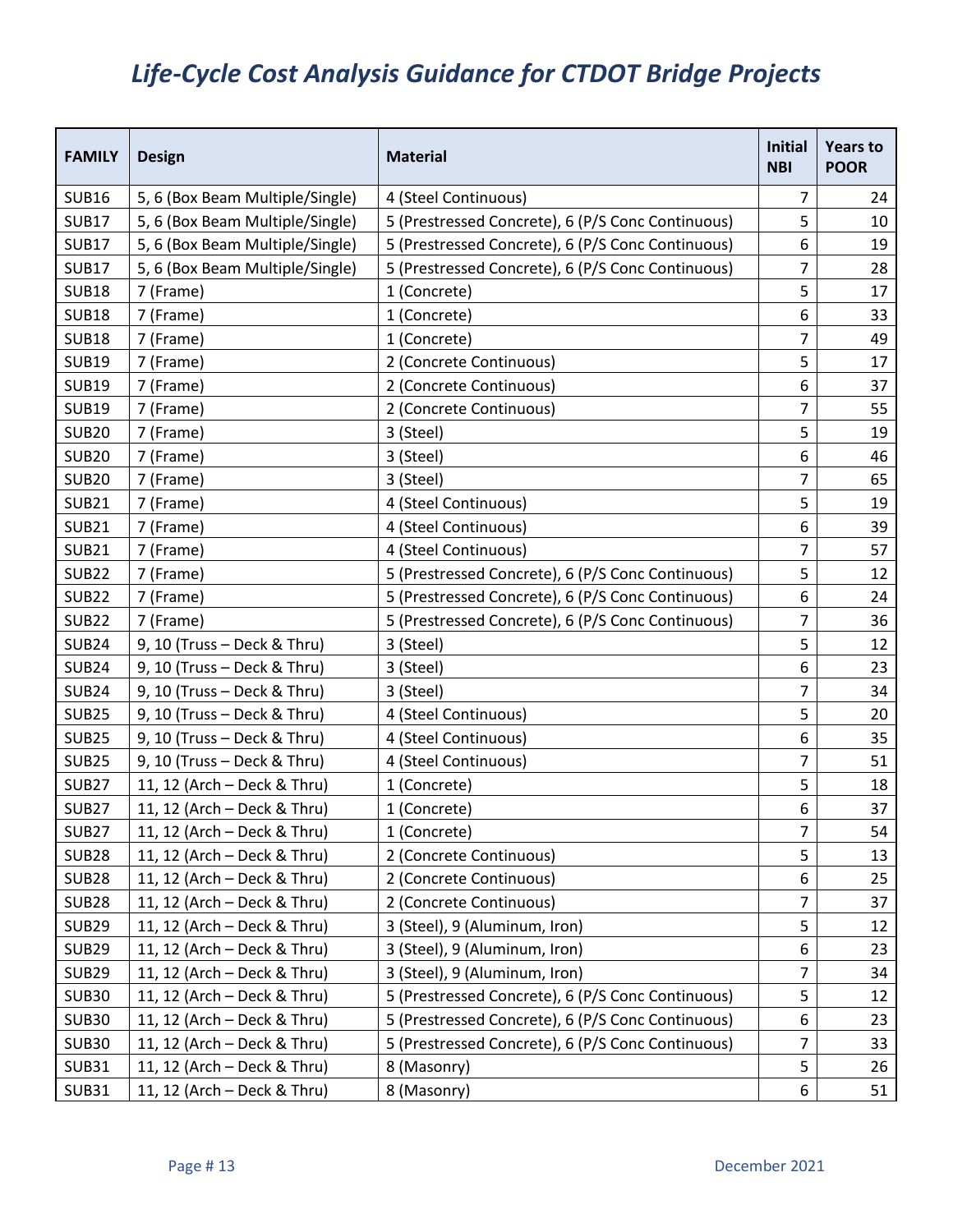| <b>FAMILY</b> | <b>Design</b>               | <b>Material</b> | <b>Initial</b><br><b>NBI</b> | <b>Years to</b><br><b>POOR</b> |
|---------------|-----------------------------|-----------------|------------------------------|--------------------------------|
| <b>SUB31</b>  | 11, 12 (Arch - Deck & Thru) | 8 (Masonry)     |                              | 76                             |
| <b>SUB32</b>  | 15, 16, 17 (Movable)        | All             | 5                            | 12                             |
| <b>SUB32</b>  | 15, 16, 17 (Movable)        | All             | 6                            | 25                             |
| <b>SUB32</b>  | 15, 16, 17 (Movable)        | All             | ⇁                            | 36                             |
| <b>SUB33</b>  | Other (20,21,22)            | All             | 5                            | 10                             |
| <b>SUB33</b>  | Other (20,21,22)            | All             | 6                            | 20                             |
| <b>SUB33</b>  | Other (20,21,22)            | All             |                              | 29                             |

## **Superstructures:**

| <b>FAMILY</b> | <b>Design</b>                     | <b>Material</b>                                   |                | <b>Years to</b><br><b>POOR</b> |
|---------------|-----------------------------------|---------------------------------------------------|----------------|--------------------------------|
| SUP01         | $1$ (Slab)                        | 1 (Concrete)                                      | 5              | 20                             |
| <b>SUP01</b>  | $1$ (Slab)                        | 1 (Concrete)                                      | 6              | 47                             |
| <b>SUP01</b>  | $1$ (Slab)                        | 1 (Concrete)                                      | 7              | 70                             |
| <b>SUP02</b>  | $1$ (Slab)                        | 2 (Concrete Continuous)                           | 5              | 14                             |
| <b>SUP02</b>  | $1$ (Slab)                        | 2 (Concrete Continuous)                           | 6              | 26                             |
| <b>SUP02</b>  | $1$ (Slab)                        | 2 (Concrete Continuous)                           | $\overline{7}$ | 39                             |
| <b>SUP04</b>  | $1$ (Slab)                        | 5 (Prestressed Concrete), 6 (P/S Conc Continuous) | 5              | 13                             |
| SUP04         | $1$ (Slab)                        | 5 (Prestressed Concrete), 6 (P/S Conc Continuous) | 6              | 25                             |
| <b>SUP04</b>  | $1$ (Slab)                        | 5 (Prestressed Concrete), 6 (P/S Conc Continuous) | $\overline{7}$ | 37                             |
| <b>SUP05</b>  | $1$ (Slab)                        | 7 (Wood or Timber)                                | 5              | 11                             |
| <b>SUP05</b>  | $1$ (Slab)                        | 7 (Wood or Timber)                                |                | 20                             |
| <b>SUP05</b>  | $1$ (Slab)                        | 7 (Wood or Timber)                                |                | 30                             |
| <b>SUP08</b>  | 2, 3 (Stringer, Girder/Floorbeam) | 3 (Steel)                                         | 5              | 15                             |
| <b>SUP08</b>  | 2, 3 (Stringer, Girder/Floorbeam) | 3 (Steel)                                         | 6              | 31                             |
| <b>SUP08</b>  | 2, 3 (Stringer, Girder/Floorbeam) | 3 (Steel)                                         | 7              | 45                             |
| <b>SUP09</b>  | 2, 3 (Stringer, Girder/Floorbeam) | 4 (Steel Continuous)                              | 5              | 13                             |
| <b>SUP09</b>  | 2, 3 (Stringer, Girder/Floorbeam) | 4 (Steel Continuous)                              | 6              | 25                             |
| <b>SUP09</b>  | 2, 3 (Stringer, Girder/Floorbeam) | 4 (Steel Continuous)                              | 7              | 37                             |
| <b>SUP10</b>  | 2, 3 (Stringer, Girder/Floorbeam) | 5 (Prestressed Concrete), 6 (P/S Conc Continuous) | 5              | 12                             |
| <b>SUP10</b>  | 2, 3 (Stringer, Girder/Floorbeam) | 5 (Prestressed Concrete), 6 (P/S Conc Continuous) | 6              | 25                             |
| <b>SUP10</b>  | 2, 3 (Stringer, Girder/Floorbeam) | 5 (Prestressed Concrete), 6 (P/S Conc Continuous) | $\overline{7}$ | 36                             |
| <b>SUP11</b>  | 2, 3 (Stringer, Girder/Floorbeam) | 7 (Wood or Timber)                                | 5              | 12                             |
| <b>SUP11</b>  | 2, 3 (Stringer, Girder/Floorbeam) | 7 (Wood or Timber)                                | 6              | 23                             |
| <b>SUP11</b>  | 2, 3 (Stringer, Girder/Floorbeam) | 7 (Wood or Timber)                                | $\overline{7}$ | 34                             |
| <b>SUP12</b>  | 4 (Tee Beam)                      | 1 (Concrete)                                      | 5              | 11                             |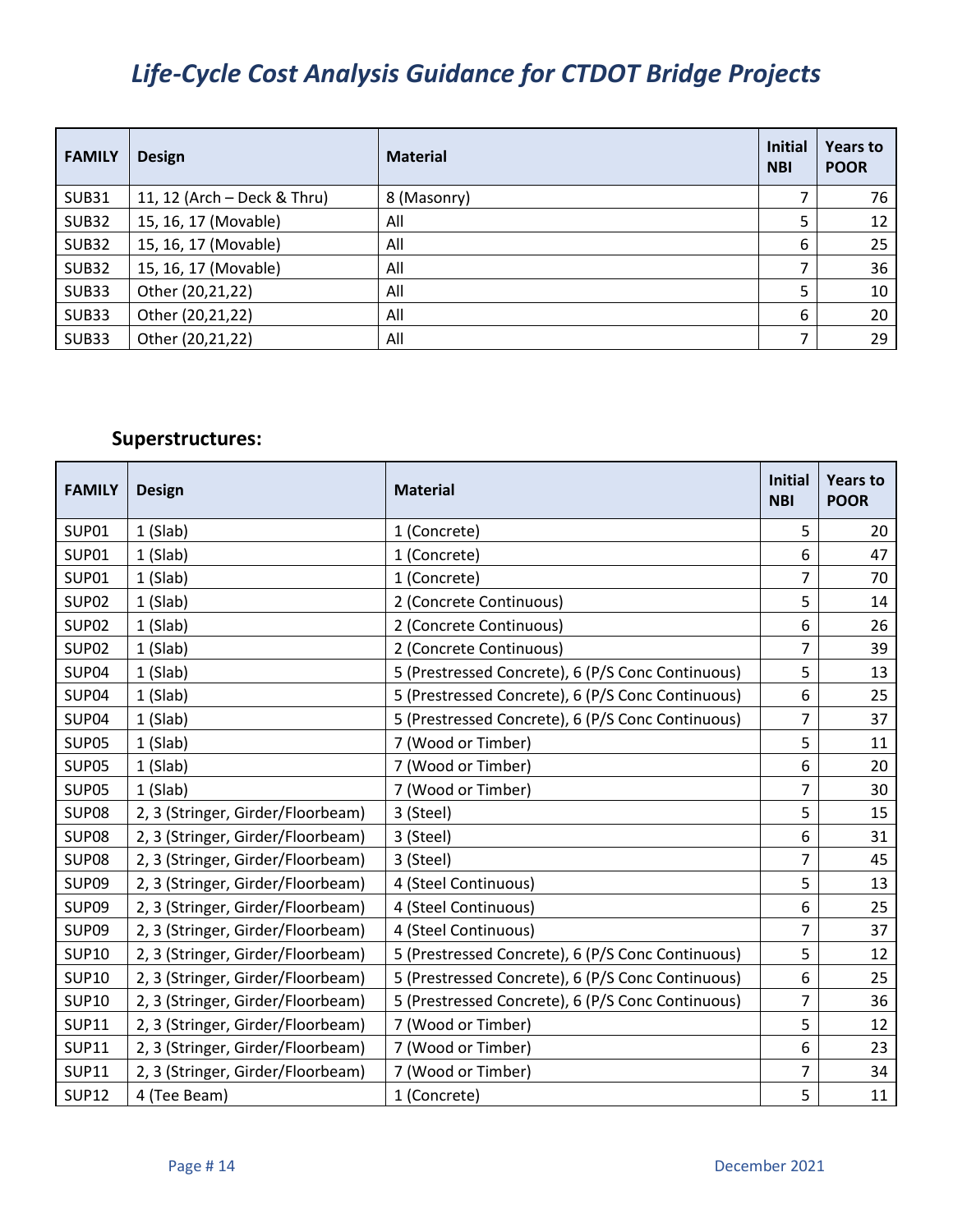| <b>FAMILY</b> | <b>Design</b>                   | <b>Material</b>                                   |                | <b>Years to</b><br><b>POOR</b> |
|---------------|---------------------------------|---------------------------------------------------|----------------|--------------------------------|
| <b>SUP12</b>  | 4 (Tee Beam)                    | 1 (Concrete)                                      | 6              | 21                             |
| <b>SUP12</b>  | 4 (Tee Beam)                    | 1 (Concrete)                                      | 7              | 30                             |
| <b>SUP13</b>  | 4 (Tee Beam)                    | 2 (Concrete Continuous)                           | 5              | 9                              |
| <b>SUP13</b>  | 4 (Tee Beam)                    | 2 (Concrete Continuous)                           | 6              | 17                             |
| <b>SUP13</b>  | 4 (Tee Beam)                    | 2 (Concrete Continuous)                           | $\overline{7}$ | 26                             |
| <b>SUP14</b>  | 4 (Tee Beam)                    | 5 (Prestressed Concrete)                          | 5              | 11                             |
| <b>SUP14</b>  | 4 (Tee Beam)                    | 5 (Prestressed Concrete)                          | 6              | 20                             |
| <b>SUP14</b>  | 4 (Tee Beam)                    | 5 (Prestressed Concrete)                          | $\overline{7}$ | 29                             |
| <b>SUP15</b>  | 5, 6 (Box Beam Multiple/Single) | 3 (Steel)                                         | 5              | $\boldsymbol{9}$               |
| <b>SUP15</b>  | 5, 6 (Box Beam Multiple/Single) | 3 (Steel)                                         | 6              | 17                             |
| <b>SUP15</b>  | 5, 6 (Box Beam Multiple/Single) | 3 (Steel)                                         | $\overline{7}$ | 25                             |
| <b>SUP16</b>  | 5, 6 (Box Beam Multiple/Single) | 4 (Steel Continuous)                              | 5              | $\overline{7}$                 |
| <b>SUP16</b>  | 5, 6 (Box Beam Multiple/Single) | 4 (Steel Continuous)                              | 6              | 15                             |
| <b>SUP16</b>  | 5, 6 (Box Beam Multiple/Single) | 4 (Steel Continuous)                              | $\overline{7}$ | 21                             |
| <b>SUP17</b>  | 5, 6 (Box Beam Multiple/Single) | 5 (Prestressed Concrete), 6 (P/S Conc Continuous) | 5              | 10                             |
| <b>SUP17</b>  | 5, 6 (Box Beam Multiple/Single) | 5 (Prestressed Concrete), 6 (P/S Conc Continuous) | 6              | 18                             |
| <b>SUP17</b>  | 5, 6 (Box Beam Multiple/Single) | 5 (Prestressed Concrete), 6 (P/S Conc Continuous) | 7              | 28                             |
| <b>SUP18</b>  | 7 (Frame)                       | 1 (Concrete)                                      |                | 14                             |
| <b>SUP18</b>  | 7 (Frame)                       | 1 (Concrete)                                      |                | 27                             |
| <b>SUP18</b>  | 7 (Frame)                       | 1 (Concrete)                                      | 7              | 41                             |
| <b>SUP19</b>  | 7 (Frame)                       | 2 (Concrete Continuous)                           | 5              | 14                             |
| <b>SUP19</b>  | 7 (Frame)                       | 2 (Concrete Continuous)                           | 6              | 31                             |
| <b>SUP19</b>  | 7 (Frame)                       | 2 (Concrete Continuous)                           | $\overline{7}$ | 46                             |
| <b>SUP20</b>  | 7 (Frame)                       | 3 (Steel)                                         | 5              | 15                             |
| <b>SUP20</b>  | 7 (Frame)                       | 3 (Steel)                                         | 6              | 29                             |
| <b>SUP20</b>  | 7 (Frame)                       | 3 (Steel)                                         | 7              | 43                             |
| <b>SUP21</b>  | 7 (Frame)                       | 4 (Steel Continuous)                              | 5              | 21                             |
| <b>SUP21</b>  | 7 (Frame)                       | 4 (Steel Continuous)                              | 6              | 40                             |
| <b>SUP21</b>  | 7 (Frame)                       | 4 (Steel Continuous)                              | 7              | 58                             |
| <b>SUP22</b>  | 7 (Frame)                       | 5 (Prestressed Concrete), 6 (P/S Conc Continuous) | 5              | 12                             |
| <b>SUP22</b>  | 7 (Frame)                       | 5 (Prestressed Concrete), 6 (P/S Conc Continuous) | 6              | 22                             |
| <b>SUP22</b>  | 7 (Frame)                       | 5 (Prestressed Concrete), 6 (P/S Conc Continuous) | $\overline{7}$ | 33                             |
| <b>SUP24</b>  | 9, 10 (Truss - Deck & Thru)     | 3 (Steel)                                         | 5              | $\overline{7}$                 |
| <b>SUP24</b>  | 9, 10 (Truss - Deck & Thru)     | 3 (Steel)                                         | 6              | 14                             |
| <b>SUP24</b>  | 9, 10 (Truss - Deck & Thru)     | 3 (Steel)                                         | $\overline{7}$ | 19                             |
| <b>SUP25</b>  | 9, 10 (Truss - Deck & Thru)     | 4 (Steel Continuous)                              | 5              | 21                             |
| <b>SUP25</b>  | 9, 10 (Truss - Deck & Thru)     | 4 (Steel Continuous)                              | 6              | 41                             |
| <b>SUP25</b>  | 9, 10 (Truss - Deck & Thru)     | 4 (Steel Continuous)                              | $\overline{7}$ | 45                             |
| <b>SUP27</b>  | 11, 12 (Arch - Deck & Thru)     | 1 (Concrete)                                      | 5              | 16                             |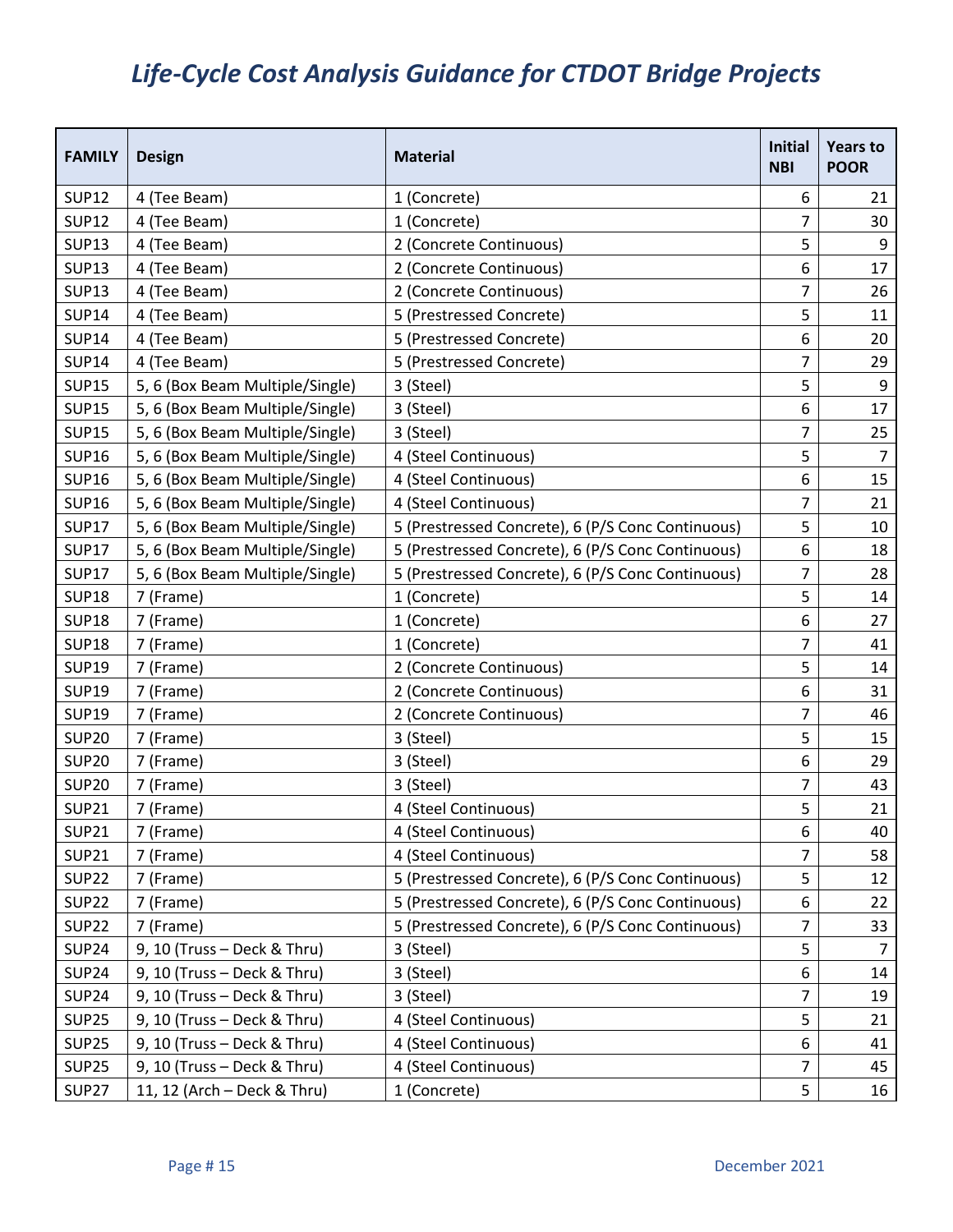| <b>FAMILY</b> | <b>Design</b>               | <b>Material</b>                                   |                | Years to<br><b>POOR</b> |
|---------------|-----------------------------|---------------------------------------------------|----------------|-------------------------|
| <b>SUP27</b>  | 11, 12 (Arch - Deck & Thru) | 1 (Concrete)                                      | 6              | 34                      |
| <b>SUP27</b>  | 11, 12 (Arch - Deck & Thru) | 1 (Concrete)                                      | 7              | 50                      |
| <b>SUP28</b>  | 11, 12 (Arch - Deck & Thru) | 2 (Concrete Continuous)                           | 5              | 16                      |
| <b>SUP28</b>  | 11, 12 (Arch - Deck & Thru) | 2 (Concrete Continuous)                           | 6              | 31                      |
| <b>SUP28</b>  | 11, 12 (Arch - Deck & Thru) | 2 (Concrete Continuous)                           | $\overline{7}$ | 37                      |
| <b>SUP29</b>  | 11, 12 (Arch - Deck & Thru) | 3 (Steel), 9 (Aluminum, Iron)                     | 5              | 15                      |
| <b>SUP29</b>  | 11, 12 (Arch - Deck & Thru) | 3 (Steel), 9 (Aluminum, Iron)                     | 6              | 29                      |
| <b>SUP29</b>  | 11, 12 (Arch - Deck & Thru) | 3 (Steel), 9 (Aluminum, Iron)                     | 7              | 43                      |
| <b>SUP30</b>  | 11, 12 (Arch - Deck & Thru) | 5 (Prestressed Concrete), 6 (P/S Conc Continuous) | 5              | 11                      |
| <b>SUP30</b>  | 11, 12 (Arch - Deck & Thru) | 5 (Prestressed Concrete), 6 (P/S Conc Continuous) | 6              | 21                      |
| <b>SUP30</b>  | 11, 12 (Arch - Deck & Thru) | 5 (Prestressed Concrete), 6 (P/S Conc Continuous) | 7              | 31                      |
| <b>SUP31</b>  | 11, 12 (Arch - Deck & Thru) | 8 (Masonry)                                       | 5              | 25                      |
| <b>SUP31</b>  | 11, 12 (Arch - Deck & Thru) | 8 (Masonry)                                       | 6              | 49                      |
| <b>SUP31</b>  | 11, 12 (Arch - Deck & Thru) | 8 (Masonry)                                       | $\overline{7}$ | 73                      |
| <b>SUP32</b>  | 15, 16, 17 (Movable)        | All                                               | 5              | 10                      |
| <b>SUP32</b>  | 15, 16, 17 (Movable)        | All                                               | 6              | 19                      |
| <b>SUP32</b>  | 15, 16, 17 (Movable)        | All                                               | $\overline{7}$ | 27                      |
| <b>SUP33</b>  | Other (20,21,22)            | All                                               | 5              | $\overline{7}$          |
| <b>SUP33</b>  | Other (20,21,22)            | All                                               | 6              | 13                      |
| <b>SUP33</b>  | Other (20,21,22)            | All                                               | 7              | 19                      |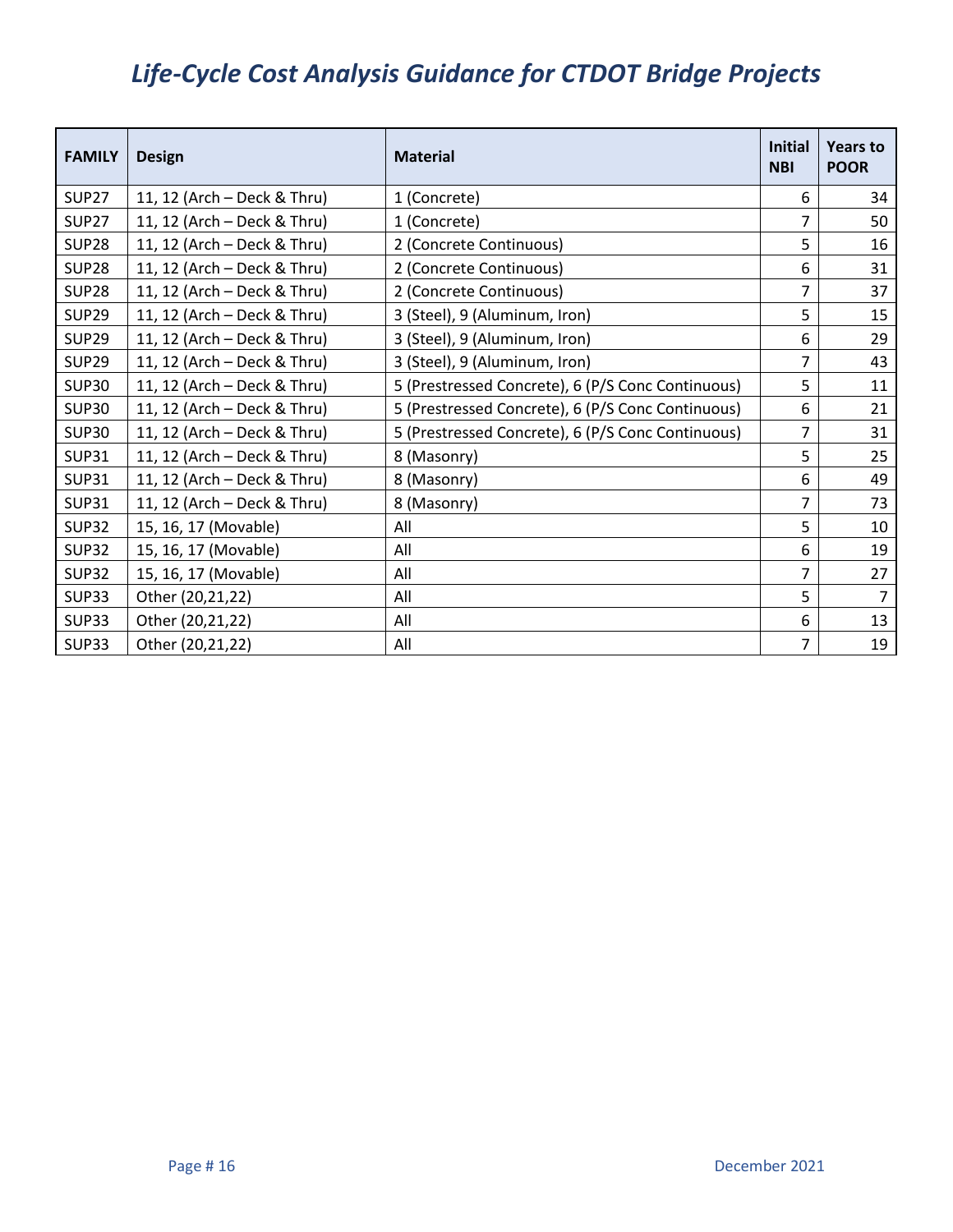## **EXAMPLE**

## **Bridge Life-Cycle Cost Analysis**

Calculating future cost of a project with the same work present values

NBI 58: Deck: 4 - Poor NBI 59: Superstructure: 5 - Fair NBI 60: Substructure: 6 - Satisfactory NBI 27: Year Built: 1964

Future Cost is inflated to value at n years from now Interest Rate = 6.0% for first 3 years, then 3.50% after that

## Bridge Costs- 75 Year Life (Construction Costs Only)

#### **Alternative A - Deck Patching and Other Repairs**

| Item                                 | Present Value<br>(PV) | Inflation Rate* | Future<br>Year | <b>Future Cost</b><br>$(FV)$ ** |
|--------------------------------------|-----------------------|-----------------|----------------|---------------------------------|
| Deck Patching & Other Repairs        | \$4,000,000           | 6.00%           | 0              | \$4,000,000                     |
| Full Replacement (Year 10)           | \$30,000,000          | 3.50%           | 10             | \$45,459,149                    |
| Milling and Paving (Year 25)         | \$340,220             | 3.50%           | 25             | \$863,704                       |
| Deck Replacement (Year 35)           | \$4,000,641           | 3.50%           | 35             | \$14,326,443                    |
| Milling and Paving (Year 45)         | \$340,220             | 3.50%           | 45             | \$1,718,589                     |
| Superstructure Replacement (Year 60) | \$22,300,000          | 3.50%           | 60             | \$188,721,942                   |
| Partial Overlay (Year 70)            | \$226,813             | 3.50%           | 70             | \$2,707,632                     |
| Less Salvage Value                   | $-$4,000,000$         | 3.50%           | 75             | $-556,713,020$                  |
| <b>Total Cost over next 75 years</b> | \$57,207,894          |                 |                | \$253,797,459                   |

#### **Alternative B - Deck Replacement and Other Repairs**

|                                       | <b>Present Value</b> |                 | Future | <b>Future Cost</b> |
|---------------------------------------|----------------------|-----------------|--------|--------------------|
| <b>Item</b>                           | (PV)                 | Inflation Rate* | Year   | $(FV)$ **          |
| Deck Replacement, Other Minor Repairs | \$7,600,000          | 6.00%           | 0      | \$7,600,000        |
| Milling and Paving (Year 15)          | \$340,220            | 3.50%           | 15     | \$612,296          |
| Full Replacement (Year 25)            | \$30,000,000         | 3.50%           | 25     | \$76,159,932       |
| Milling and Paving (Year 40)          | \$340,220            | 3.50%           | 40     | \$1,447,006        |
| Deck Replacement (Year 60)            | \$4,000,641          | 3.50%           | 60     | \$33,856,894       |
| Milling and Paving (Year 70)          | \$340,220            | 3.50%           | 70     | \$4,061,448        |
| Less Salvage Value                    | $-$10,000,000$       | 3.50%           | 75     | $-5141,782,549$    |
| <b>Total Cost over next 75 years</b>  | \$32,621,301         |                 |        | \$113,737,567      |

\* Future costs are calculated using 6% inflation for the first 3 years, then 3.5% inflation for remaining years.

\*\* Future Costs are the actual amounts expected to be budgeted for construction in the designated future year.

*(continued on next page)*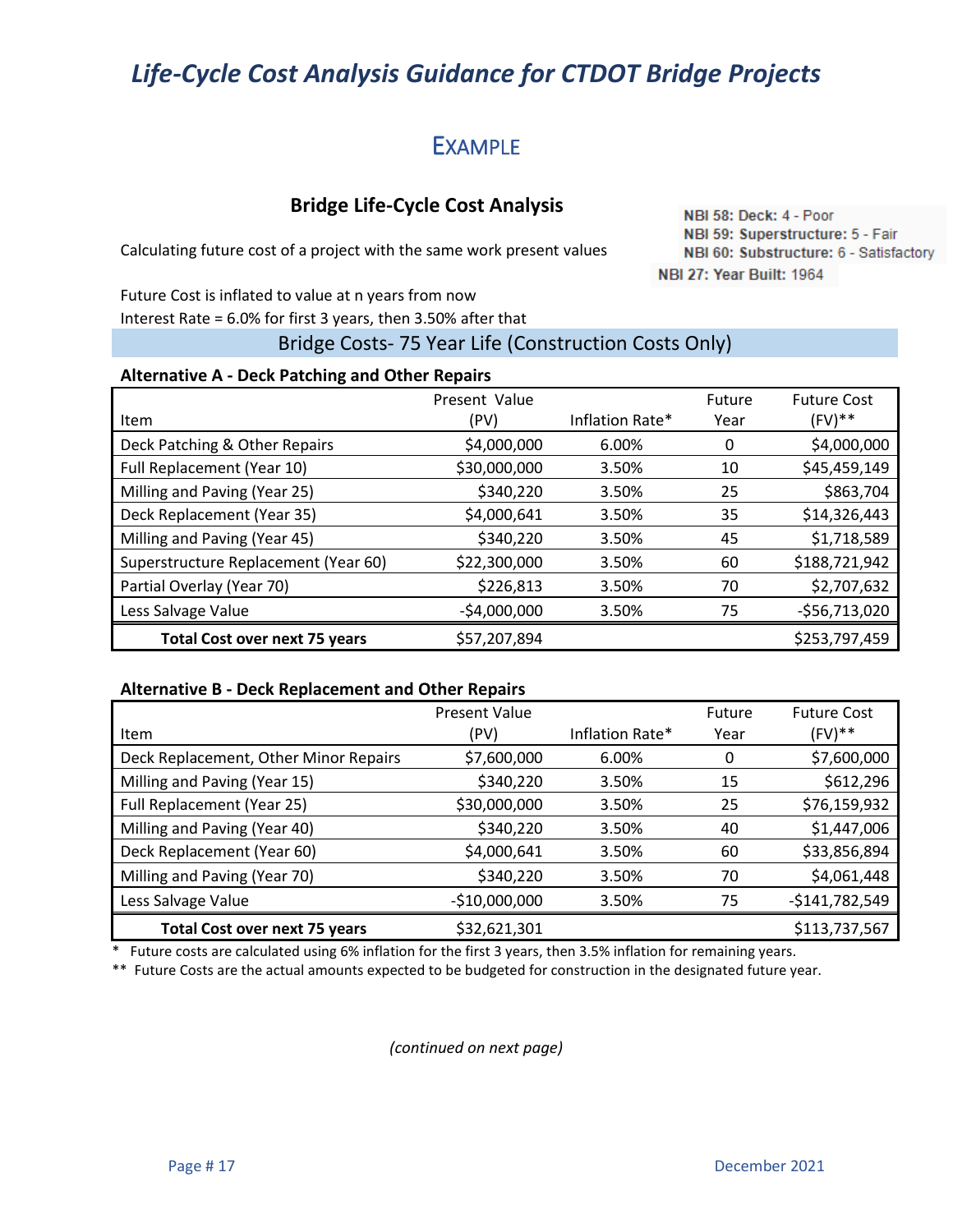| ARCHING C – DUPCI DU MOLUI C'HOPINOCHIOH, UNU DUMBU UGUN C'HOPUN D |                      |           |        |                    |  |  |
|--------------------------------------------------------------------|----------------------|-----------|--------|--------------------|--|--|
|                                                                    | <b>Present Value</b> | Inflation | Future | <b>Future Cost</b> |  |  |
| <b>Item</b>                                                        | (PV)                 | Rate*     | Year   | $(FV)^{**}$        |  |  |
| Superstructure Replacement                                         | \$22,300,000         | 6.00%     | 0      | \$22,300,000       |  |  |
| Milling and Paving (Year 15)                                       | \$340,220            | 3.50%     | 15     | \$612,296          |  |  |
| Deck Repair; Other Repairs (Year 25)                               | \$4,000,000          | 3.50%     | 25     | \$10,156,285       |  |  |
| Milling and Paving (Year 40)                                       | \$340,220            | 3.50%     | 40     | \$1,447,006        |  |  |
| Full Replacement (Year 50)                                         | \$30,000,000         | 3.50%     | 50     | \$179,984,577      |  |  |
| Partial Overlay (Year 60)                                          | \$226,813            | 3.50%     | 60     | \$1,919,491        |  |  |
| Milling and Paving (Year 70)                                       | \$340,220            | 3.50%     | 70     | \$4,061,448        |  |  |
| Less Salvage Value                                                 | $-$20,000,000$       | 3.50%     | 75     | $-5283,565,099$    |  |  |
| <b>Total Cost over next 75 years</b>                               | \$37,548,114         |           |        | \$200,481,103      |  |  |

#### **Alternative C - Superstructure Replacement and Substructure Repairs**

### **Alternative D - Full Replacement**

|                                      | <b>Present Value</b> | Inflation | Future | <b>Future Cost</b> |
|--------------------------------------|----------------------|-----------|--------|--------------------|
| Item                                 | (PV)                 | Rate*     | Year   | $(FV)**$           |
| <b>Full Replacement</b>              | \$30,000,000         | 6.00%     | 0      | \$30,000,000       |
| Milling and Paving (Year 15)         | \$340,220            | 3.50%     | 15     | \$612,296          |
| Deck Repair; Other Repairs (Year 25) | \$4,000,000          | 3.50%     | 25     | \$10,154,658       |
| Milling and Paving (Year 40)         | \$340,220            | 3.50%     | 40     | \$1,447,006        |
| Superstructure Replacement (Year 50) | \$22,300,000         | 3.50%     | 50     | \$133,788,535      |
| Partial Overlay (Year 60)            | \$226,813            | 3.50%     | 60     | \$1,919,491        |
| Milling and Paving (Year 70)         | \$340,220            | 3.50%     | 70     | \$4,061,448        |
| Salvage Value                        | -\$0                 | 3.50%     | 75     | -\$0               |
| <b>Total Cost over next 75 years</b> | \$57,547,473         |           |        | \$181,983,434      |

\* Future costs are calculated using 6% inflation for the first 3 years, then 3.5% inflation for remaining years.

\*\* Future Costs are the actual amounts expected to be budgeted for construction in the designated future year.

#### [Project LCCA Example](https://ctgovexec.sharepoint.com/sites/DOTBridgeManagement/Shared%20Documents/Bridge%20Management/Life-Cycle%20Cost%20Analysis/Project%20LCCA%20Example.xlsx)

Essentially, the total shown in the "Present Value" column is the total cost of all the work related to the selected alternate in today's dollars. The "Future Cost" is the actual amount that the Department will need to spend on the bridge if the given alternate is selected; the amounts shown in the Future Costs columns are the anticipated dollar amounts that the Department will need to include in its budget for the given year if the proposed alternate is selected.

Depending on the purpose of the comparison, either the total Present Value or the total Future Costs can be used for comparison of alternates. Using present value simplifies comparisons, but the future costs show the future budget implications of each alternate. There may be a case where saving some money today results in a "budget buster" in the future, especially if there are a large number of bridges with expensive needs falling into the same future year.

It is anticipated that once a project's RSR is completed, the future action plan necessitated by the selected alternative will be entered into the Department's bridge management system.